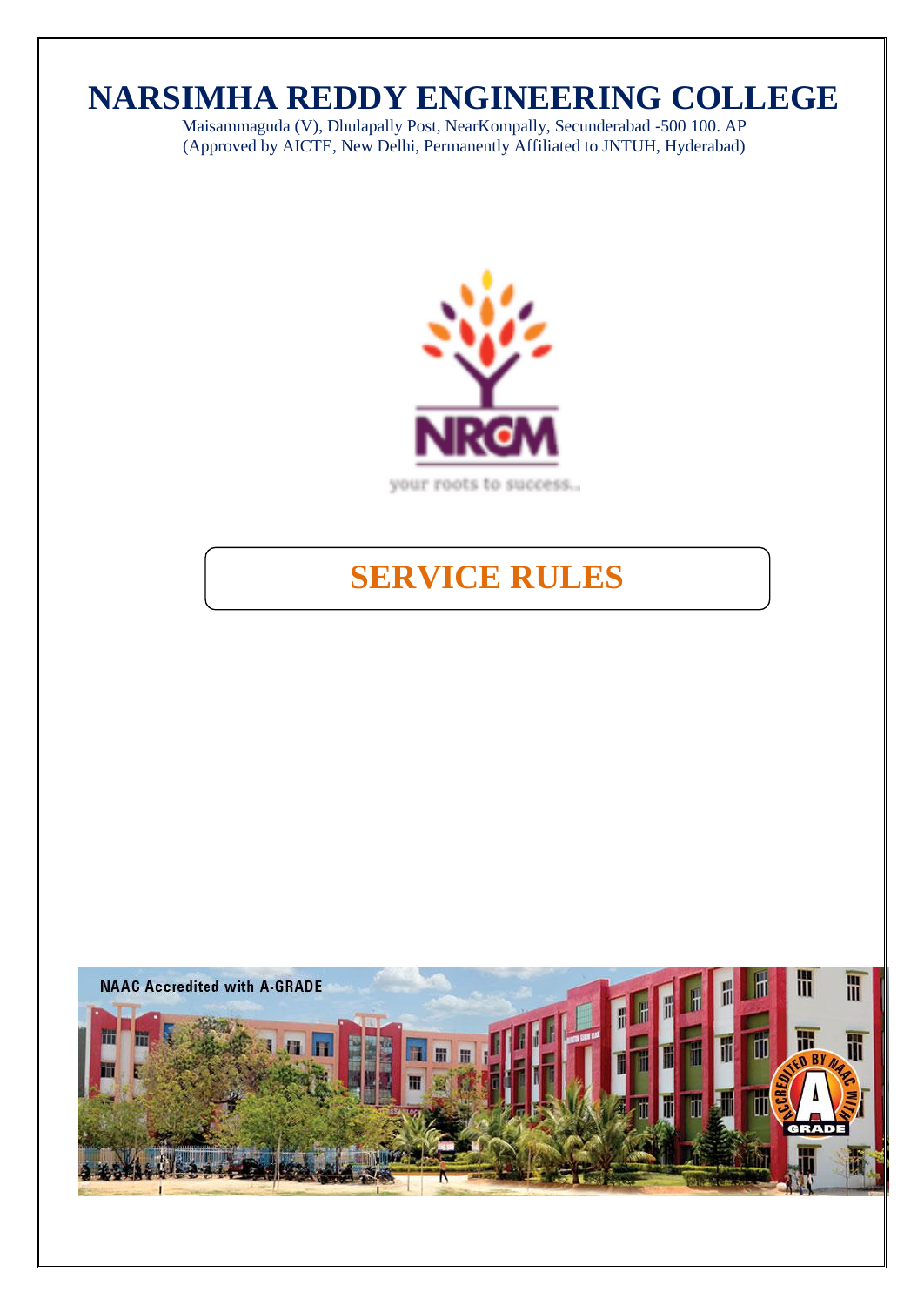| ۰,<br>۰. |
|----------|
|----------|

| Sno            | Description                                                             | Page no        |
|----------------|-------------------------------------------------------------------------|----------------|
| $\mathbf{1}$   | <b>About Organization</b>                                               | $\mathbf{1}$   |
| $\overline{2}$ | Definitions In The Organization                                         | $\overline{2}$ |
| 3              | Appointments, Probation & Termination Of Service                        | $\overline{4}$ |
| 4              | <b>Selection Procedure And Rules</b>                                    | 5              |
| 5              | Pay, Allowances & Increments                                            | 6              |
| 6              | <b>Conduct Rules</b>                                                    | 7              |
| 7              | Disciplinary Action                                                     | 8              |
| 8              | Explanation                                                             | 9              |
| 9              | <b>Grievances Handling Procedure</b>                                    | 10             |
| 10             | Responsibilities Of The Employees                                       | 11             |
| 11             | <b>Responsibilities Of Teaching Staff</b>                               | 14             |
| 12             | <b>Ethical Standards For Teachers</b>                                   | 15             |
| 13             | <b>NRCMEC</b> Leave Rules                                               | 17             |
| 14             | Financial Assistance Student Participation In Seminars And<br>Symposium | 21             |
| 15             | Financial Assistance For Paper Presentation / Publications              | 22             |
| 16             | <b>Sports And Games activities</b>                                      | 24             |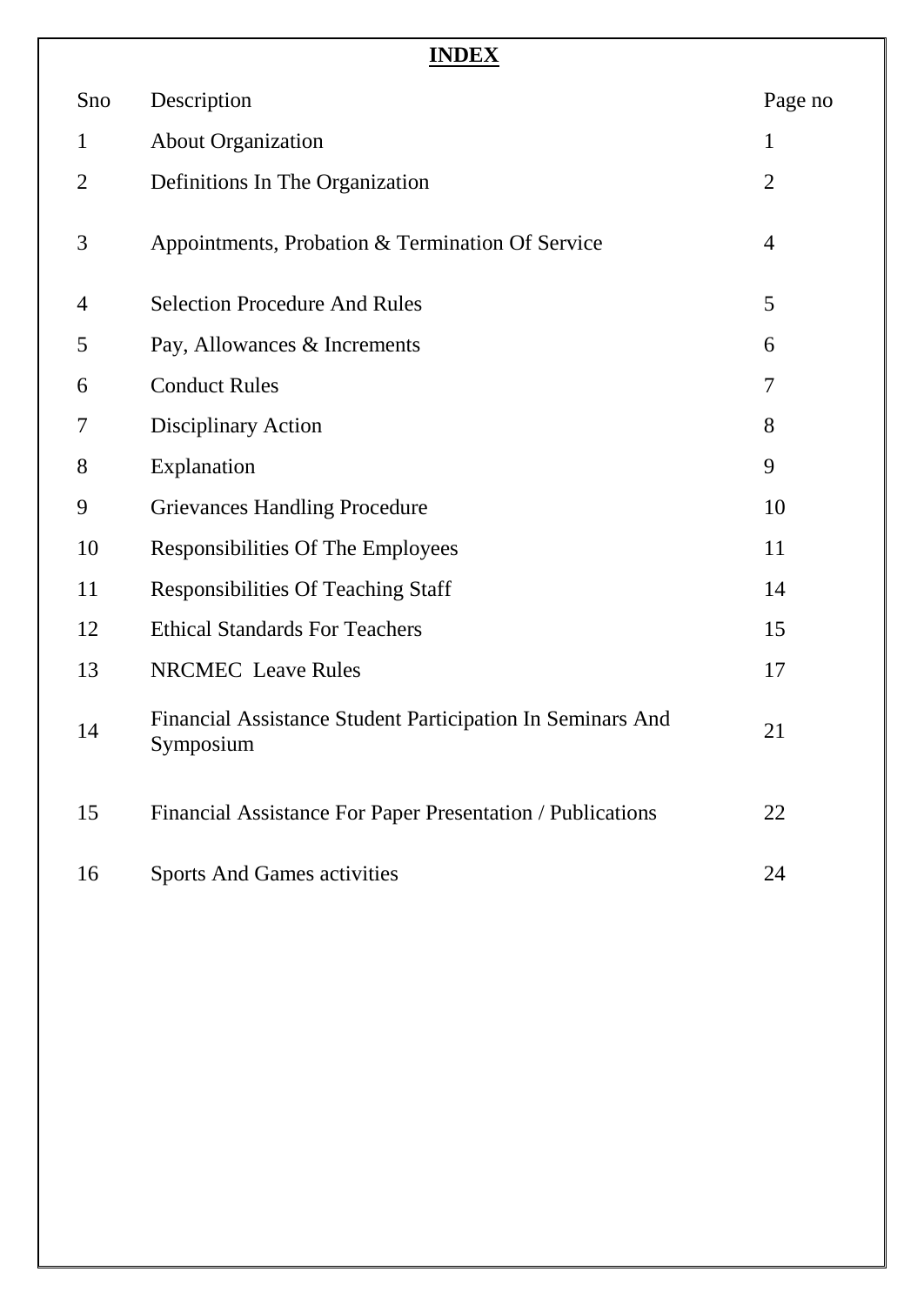## **NRCMEC SERVICE CONDUCT RULES**

#### **About Organization:**

Narsimha Reddy Engineering College is designed to serve as a Center for Academic Excellence in imparting Technical Education. The Institution is having recognition of All India Council of Technical Education, is accredited by NACC with "A" Grade and is permanently affiliated to Jawaharlal Technological University, Secunderabad. It has been established by the Jakkula Education Society in the year 2007, which is a non-profit Society. The Governing Body is the supreme authority. The Governing Body is responsible for the development and/or approval of the Institute programmes and for the policies under which the Institute operates. The Governing body of the Society considered that it is necessary to formulate the terms and conditions of service for regulating the various categories/levels of employees employed in this Institution. These conditions of service are well formulated, taking into consideration the various aspects and aspirations of the teaching and non-teaching staff. The principal objective is to attract persons with missionary zeal and to retain the well-qualified and talented staff in all disciplines, with the ultimate object of imparting high standard and quality education in the field of Engineering and Technology.

The service conditions are aimed to encourage the employees to take sincere interest and pride in the Institute and its progress and to put their best talents in the discharge of their responsibilities. The Institute wishes to encourage its employees to improve their professional qualification on par with changing needs of the Engineering education and to grow in their abilities to serve the Institution.

The service rules concern only regular employees who are employed on the rolls of the Institute and on continuing positions. Some persons may be employed on temporary/Adhoc/contractual/parttime basis for a specific purpose and/or for a specific period of time. Such employees are not covered under the provisions of these rules/policies outlined herein, beyond the extent set forth in their respective letters of appointment/agreement. This also does not apply to daily-rated/contract labour /workers.

The Management/Governing body of NRCMEC, in exercise of powers conferred by the Articles of the Society, had made the following rules and regulations, for administration of the Institutions run under their control.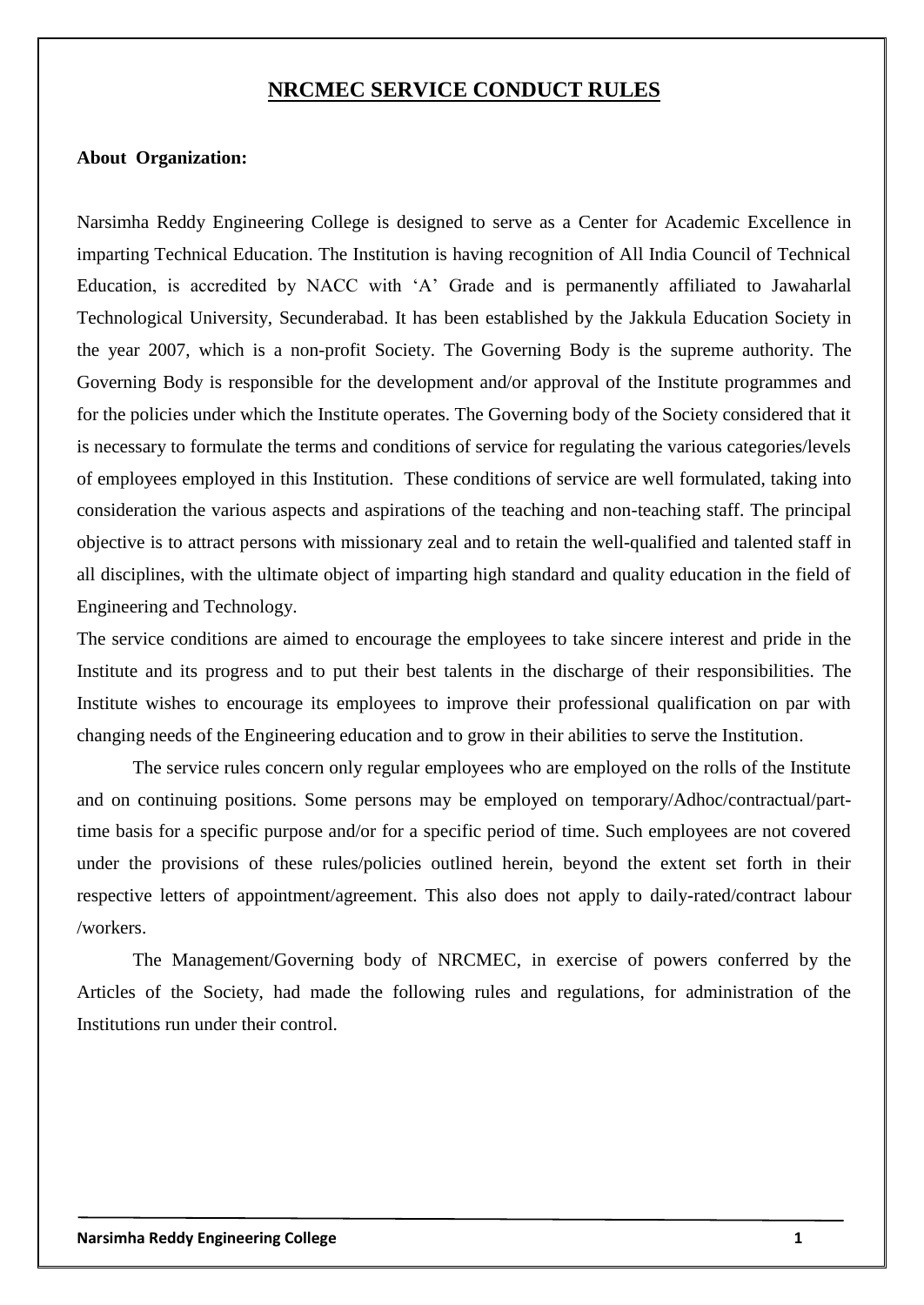#### **1. NAME OF THE SERVICE RULES:**

These rules shall be called "NRCMEC Service Conduct Rules" and shall come into force from the date August 2016 as decided by the Management and Board of Governance. These rules supercede all rules previously in force.

#### **2. APPLICABILITY:**

These rules shall apply to all categories of employees (Teaching, Technical Staff and Supporting Staff).

#### **3. DEFINITIONS IN THE ORGANIZATION:**

- **(a) 'College'** means the Narsimha Reddy Engineering College, Secunderabad
- **(b) 'Management'** means the Governing Body of the Society, duly constituted under the specific byelaws of the Society under which this Institution is established which a supreme authority is. However, the overall Management and the day-to-day administration of the Society and Institution shall rest with the Secretary and with the Management Committee formed under the directions from the Governing Body of the Society and constituted as per the relevant provisions of the AICTE.
- **(c) Principal:** Means Principal of the college or any other person authorized by the Management to discharge the duties and responsibilities of the Principal, whatever be his designation, otherwise.
- **(d) 'Employee'** means a regular employee employed by NR Engineering College to discharge the duties of the Society. The type of employees in NR Engineering College is: Teaching, Technical and Supporting staff.
	- **i) 'Teaching Staff'** means a post carrying a definite scale of pay / consolidated pay sanctioned without limit of time and included in the cadre of sanctioned posts. The teaching staff comprise of the following categories.

Principal/ Director/ Dean

Professor

Associate Professor

Assistant Professor

Lecturer/ Teaching Assistant

Any other category of post declared so by the Executive Body.

- **ii) 'Technical staff'** means a person who worked in the laboratories.
- **iii) 'Supporting Staff'** means a person appointed in a Non-Teaching post to which no other person holds a lien.
- **(e) 'Salary'** means Basic Pay, House Rent Allowance and Dearness Allowance and other allowances, if any, wherever applicable or consolidated pay without any allowances payable to an employee.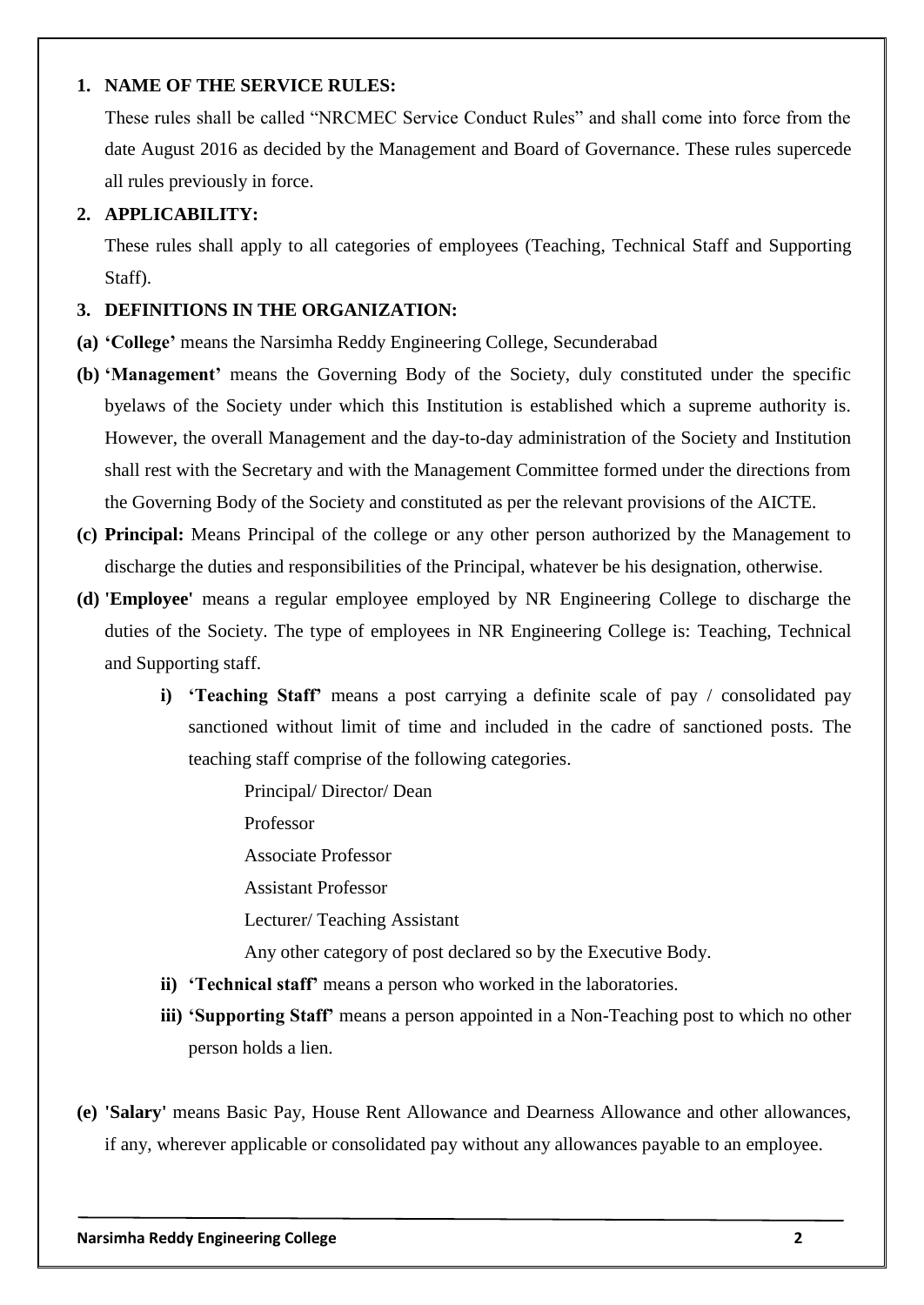- **(f) 'Service'** includes the period during which an employee is on duty as well as on leave duly authorized by the Management, but does not include any period during which an employee is absent without salary.
- **(g) Competent Authority** means taking the decisions in the organization. He/She may be the Chairman/Secretary of the Executive Body.
- **(h) Disciplinary Authority:** The Secretary is the disciplinary authority for all the employees employed in the Institutions under the control of the Society. The Secretary may nominate any other person/employee to be the disciplinary authority for a certain cl*ass/category* of employees. The person so nominated shall exercise the powers of the disciplinary authority in discharge of the duty.
- **(i) Appellate Authority:** Where the disciplinary authority is being exercised by the Secretary, the Management Committee along with the Secretary will constitute as Appellate Authority; in all other cases, the Secretary will be the Appellate Authority.
- **(j) Enquiry Officer:** Enquiry Officer is the person/committee appointed by the disciplinary authority to enquire into the charges leveled against an employee of an Institution.
- **(k) Duty:** An employee is said to be "on duty" for the purpose of service benefits.
	- i) When the employee is discharging the duties of the post to which he is appointed or is undergoing training prescribed for the post
	- ii) When the employee is absent from duty on authorized holidays or permitted vacation or when availing leave other than extra-ordinary leave sanctioned by the competent authority.
	- iii) When the employee is attending conferences/seminars/summer schools permitted by the competent authority. In addition, registration fees incurred by faculty members presenting papers in International Conferences or attending "Work Shops" when detailed by the competent authority will be reimbursed.
	- iv) When the employee is attending any work assigned to him by the competent authority in the interest of the institution.
	- v) In case of invitations received for examination duties or important academic activities at Autonomous Colleges / Deemed Universities the following guidelines are to be followed for treating the absence as ON DUTY.
		- **(a)** Only one faculty member per day from any department can be deputed.
		- **(b)** The duty must be shared by rotation against senior faculty members.
		- **(c)** If this condition is not fulfilled the faculty member has to avail CL to perform the duties he was invited by the Autonomous / Deemed Universities.

**(l) Leave**: Means leave, granted by the appropriate authority to an employee, to which he is eligible. **(m)YEAR:** Means Calendar Year/Financial Year/Academic Year as the case may be.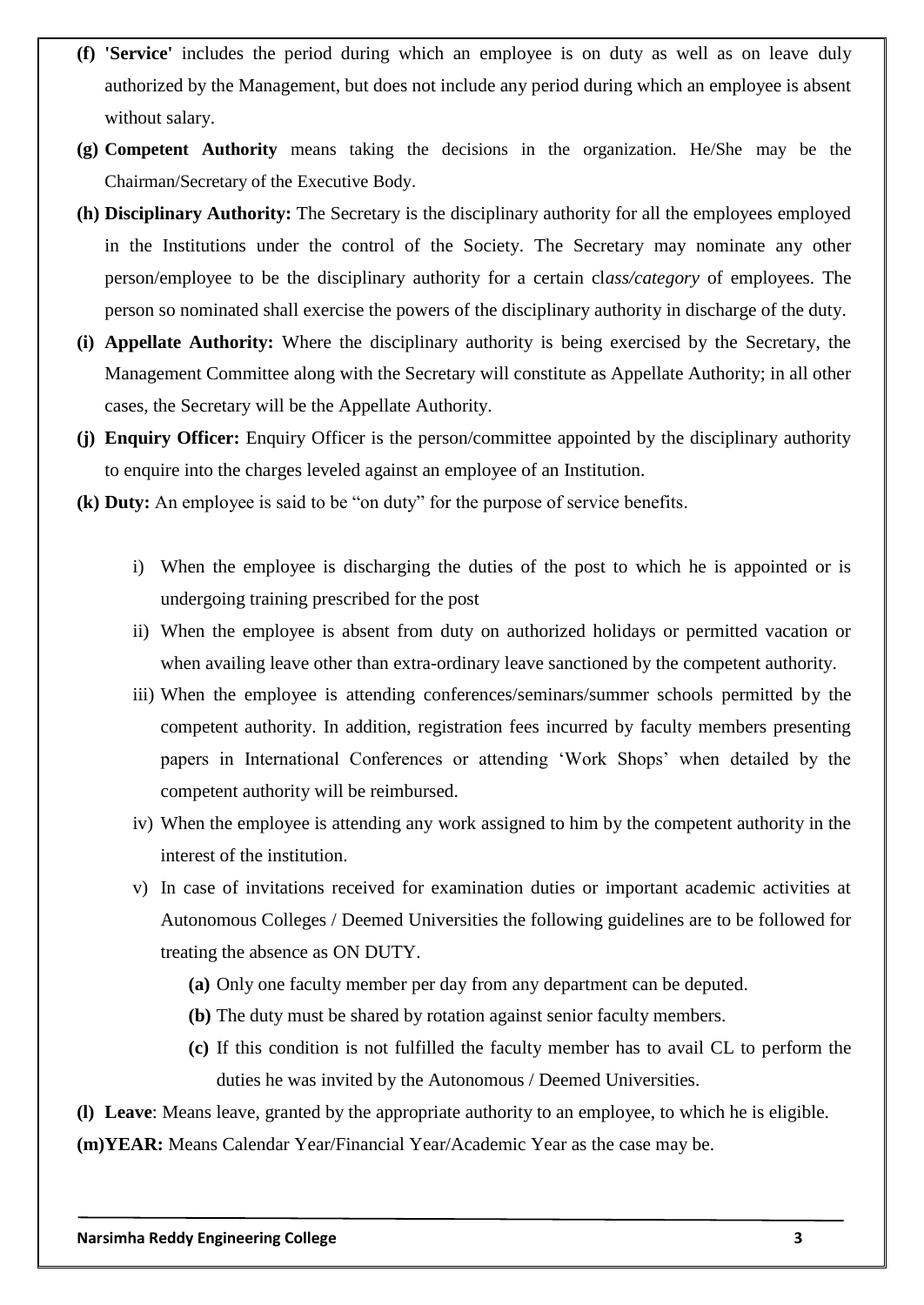#### **4. APPOINTMENTS, PROBATION & TERMINATION OF SERVICE:**

- **i) Classification of Employees:** The Organization has following types of employees
	- **(a) Regular Employee:** Means the qualified person employed in a regular post and has successfully completed the probation for a period of two years and whose regular service has been confirmed in writing.
	- **(b) Probationary Employee**: Is a person who is provisionally employed with a view to being considered for eventual absorption in the regular service of the Institute. The period of probation, however, will be stipulated in the letter of appointment, which may be extended at the discretion of the Management. Further, before absorption of the concerned, it is considered essential that the performance of the probationer is objectively judged and evaluated in prescribed format by the HOD or Principal, who recommends his/her service to confirm/extend probation or even for termination, if found not suitable.
	- **(c) Staff on Contract:** All the subordinate and secretarial staff members, lab assistants, supporting technical staff etc., fall in this category, whose service conditions will be as per mutually agreed terms of contract, which they have entered with the Institute and whose contract may or may not be renewed.
	- **(d) Temporary/Adhoc Appointees**: Means employees who are employed for work which is essentially of temporary nature or who are employed in connection with the temporary increase in permanent work or are employed in a post of permanent or temporary employee or probationer who are temporarily absent due to any reason, including one permitted by the Institute to go on advanced studies.
	- **(e)** Apprentices I Trainees: Means persons engaged for training and who will be on stipend during the period. However, regularization of their services is purely at the discretion of the Institute.
	- **(f)** Casuals: Means persons employed for work of a casual or occasional nature.
- **ii)** The Chairman/Secretary shall be the authority for issuing all appointment orders.
- **iii)** All initial regular appointments to teaching and non-teaching posts shall ordinarily be made on probation for a period of two years. Subsequent appointments by promotion shall be made on probation for a period of one year in the post to which the individual is promoted.
- **iv)** The Executive Body/Governing Body upon the recommendations of the Principal for valid and sufficient reasons may extend the probation period of an employee for such a period as may be found necessary. The employee is deemed to have been on probation until the order declaring satisfactory completion of probation period is communicated to him, even if the stated period of probation is completed.
- **v)** The declaration of probation does not confer on the employee any special right of permanence to continue in the post in which he/she has satisfactorily completed probation.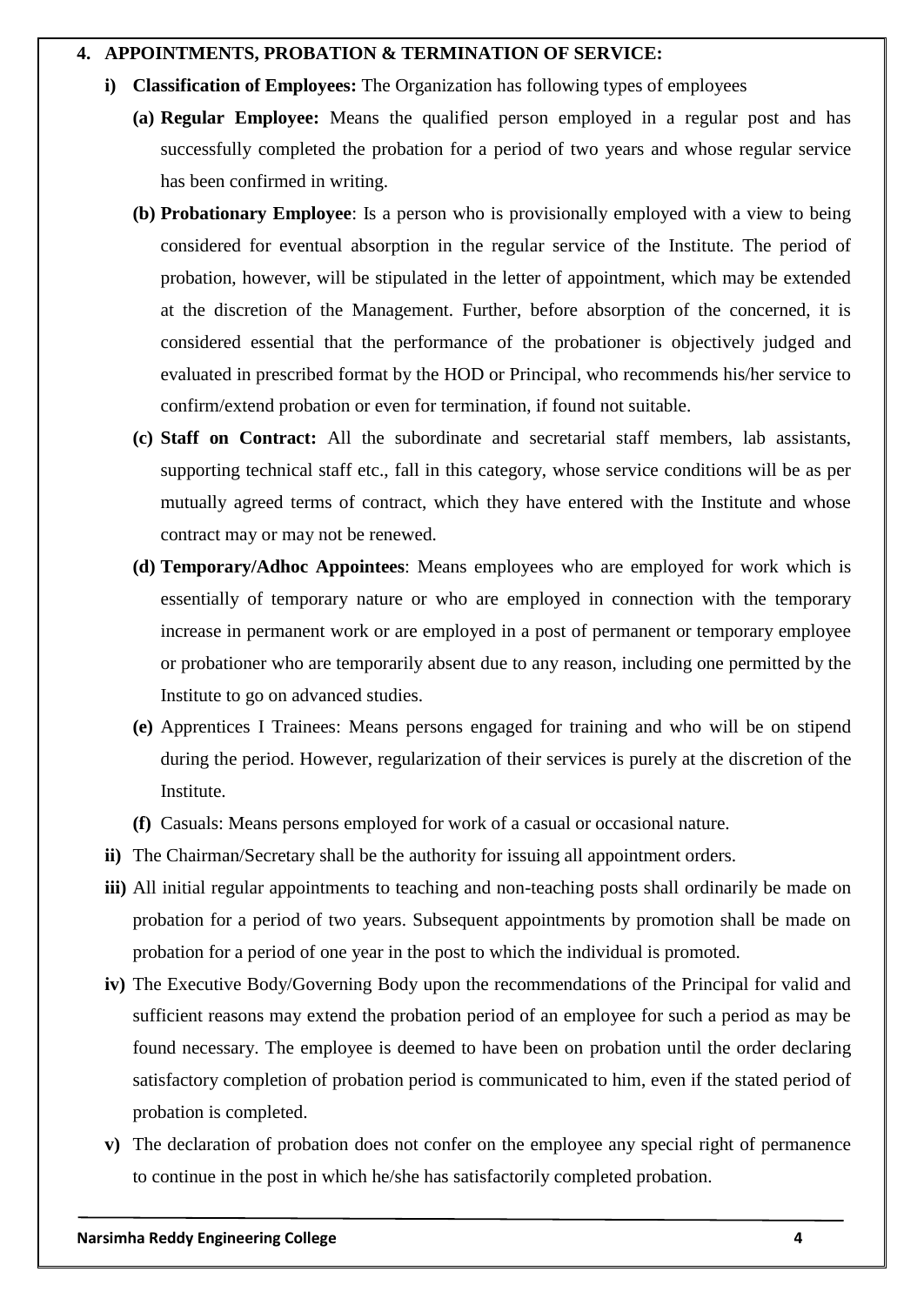- **vi)** The rules governing probation will not apply to appointments made on Adhoc/Contract/Contingent basis.
- **vii)Probation**: Employees who are appointed to the posts in the organization under the control of the Management directly on a regular basis shall be required to be on probation for a period of two years and in case of employees on promotion/transfer appointed to higher posts shall be for a period of one year. The probationary period shall stand automatically extended until confirmation orders or otherwise re issued in writing by the Management. The services of an employee on probation may be terminated either by giving one month's notice or one month' salary in lieu thereof.

#### **viii) Resignation and Termination:**

- **(a)** If an employee at any time after confirmation intends to resign, he/she shall give three months' notice in writing or pay three months' salary in lieu thereof. Similarly, the Management shall be the competent at their discretion to terminate the services of any employee by giving three months' notice or three months' salary in lieu of notice.
- **(b)** The Management shall also be competent to terminate the services of an employee in case of abolition of post or posts, due to closure of an Institution or reduction in the number of sections of a class or discontinuance of a teaching subject by giving three months' notice in writing or by paying three months' salary in lieu thereof.
- **(c)**The Management shall also be competent to terminate the services of an employee who is incapacitated to discharge his/her official duties or for misconduct in discharge of his/her official duties, by giving three months' notice or paying salary in lieu of notice.

#### **5. SELECTION PROCEDURE AND RULES:**

- **i)** The qualifications required for filling a post shall be such as may be determinedby the Executive Body/Governing Body from time to time takinginto consideration the norms prescribed by Government of Telangana and University/AICTE.
- **ii)** The Executive Body/Governing Body shall have the power to decide whether aparticular post will be filled by open advertisement or by an invitation or fromamongst the members of the existing staff in conformity with University Rulesand Regulations.
- **iii)** All teaching staff from Teaching Assistant and above and any other post classified as teaching staff shall be filled up by open competition. The selection will be based on the recommendations of the Staff Selection Committee duly constituted as per the norms of the Affiliating University per each department. The 7 men Staff Selection Committee is constituted by Governing Body with the following members
	- **(a)** Secretary/Director subject to the approval of the Governing Body.
	- **(b)** Principal
	- **(c)** Head of the Department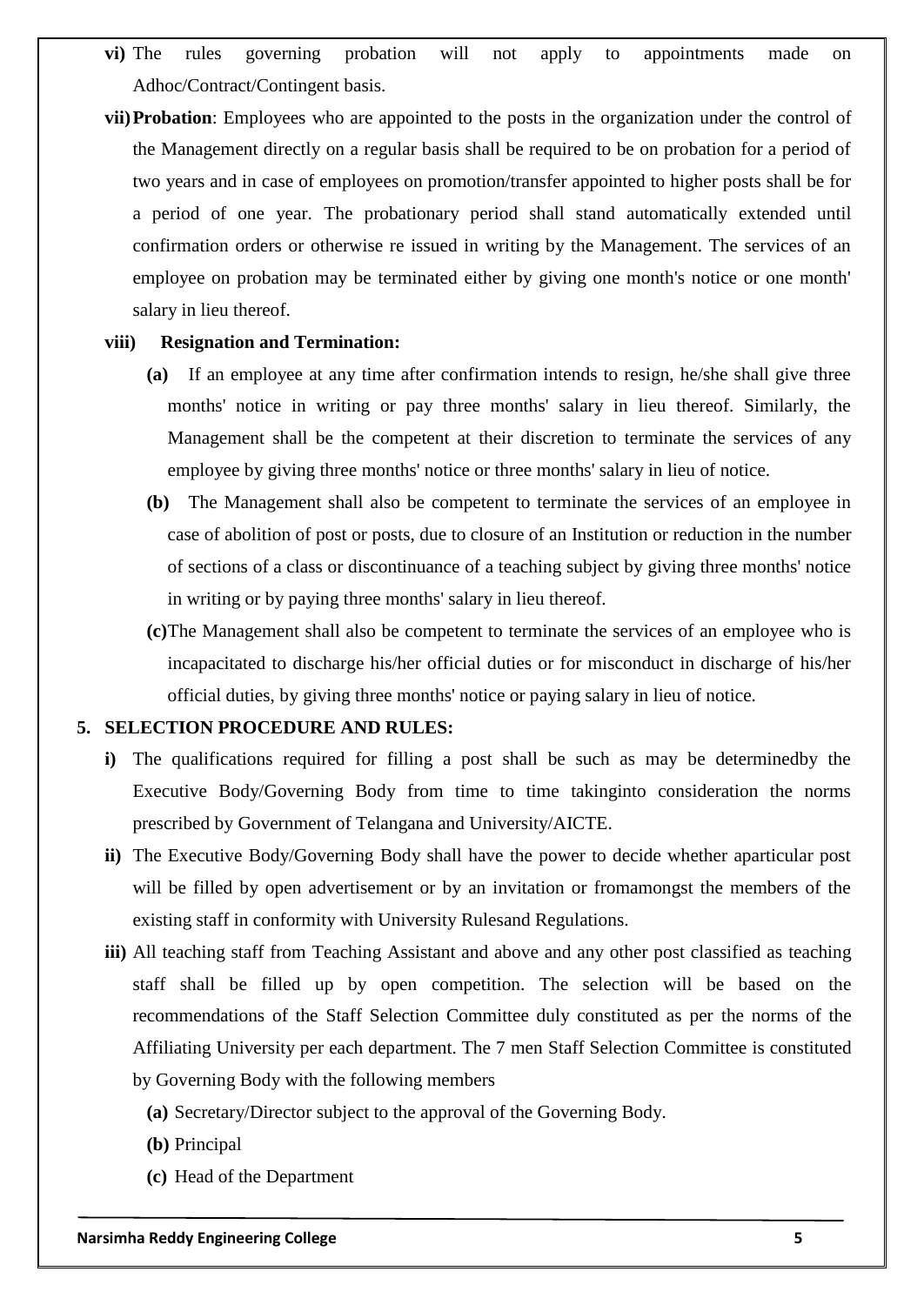- **(d)** Two experts nominated by Registrar, JNTUH
- **(e)** Two Subject experts from reputed institutes with a qualification of Doctorate and those members are approved by BOG.
- **iv**) The Selection Committees interview the candidates invited for interview and make its recommendations to the Executive Body, the names of the selected candidates being arranged in order of merit. The Selection Committees may recommend more names than the number of posts for which applications are invited or may reject all the applicants. However, the appointment orders are issued in the order of merit.
- **v)** All other teaching staff posts (such as Teaching Assistants) and non-teaching posts, all temporary and adhoc appointments shall be based on the recommendations of the Staff Selection committee duly constituted by Executive Body/Governing Body from time to time.

#### **6. PAY, ALLOWANCES & INCREMENTS**:

- **i)** AICTE. Scales of Pay, as applicable from time to time, shall be adapted to posts classified as teaching staff subject to approval of the Executive Body. However, the Executive Body may temporarily appoint staff on consolidated pay in certain cases.
- **ii)** The scales of pay as approved by the Executive Body shall be adopted for all posts not falling under the category of teaching staff.
- **iii)** Dearness and House Rent Allowances as per Telangana State Government rates shall be adopted, but subject to approval of Executive Body.
- **iv)** Unless otherwise stated in the appointment order, an employee on appointments shall be eligible to draw pay at the minimum of time scale of pay for the post. However, in case of appointment by promotion from a lower post, his pay in the lower post at the time of promotion shall be protected in the time scale of pay of the higher post.
- **v)** All service in a post on time scale of pay shall count for eligibility for increment.
- **vi)** Leave granted shall be counted as service for the purpose of eligibility for increment. But leave granted on loss of pay, if it is for more than seven days, shall not be counted as service for the purpose of eligibility of increment. If leave on loss of pay is granted for more than seven days, the date of subsequent increment is postponed by as many days as he was on leave on loss of pay.
- **vii)**The Executive Body shall have the authority to withhold an increment for a certain period not exceeding one year as a disciplinary measure for sufficient and valid reasons and after the employee has been afforded a fair opportunity to defend. However, such withholding of an increment will not have cumulative effect. When an increment is withheld for a certain period, this period shall be exclusive of any interval spent on leave on loss of pay, if it is for more than seven days.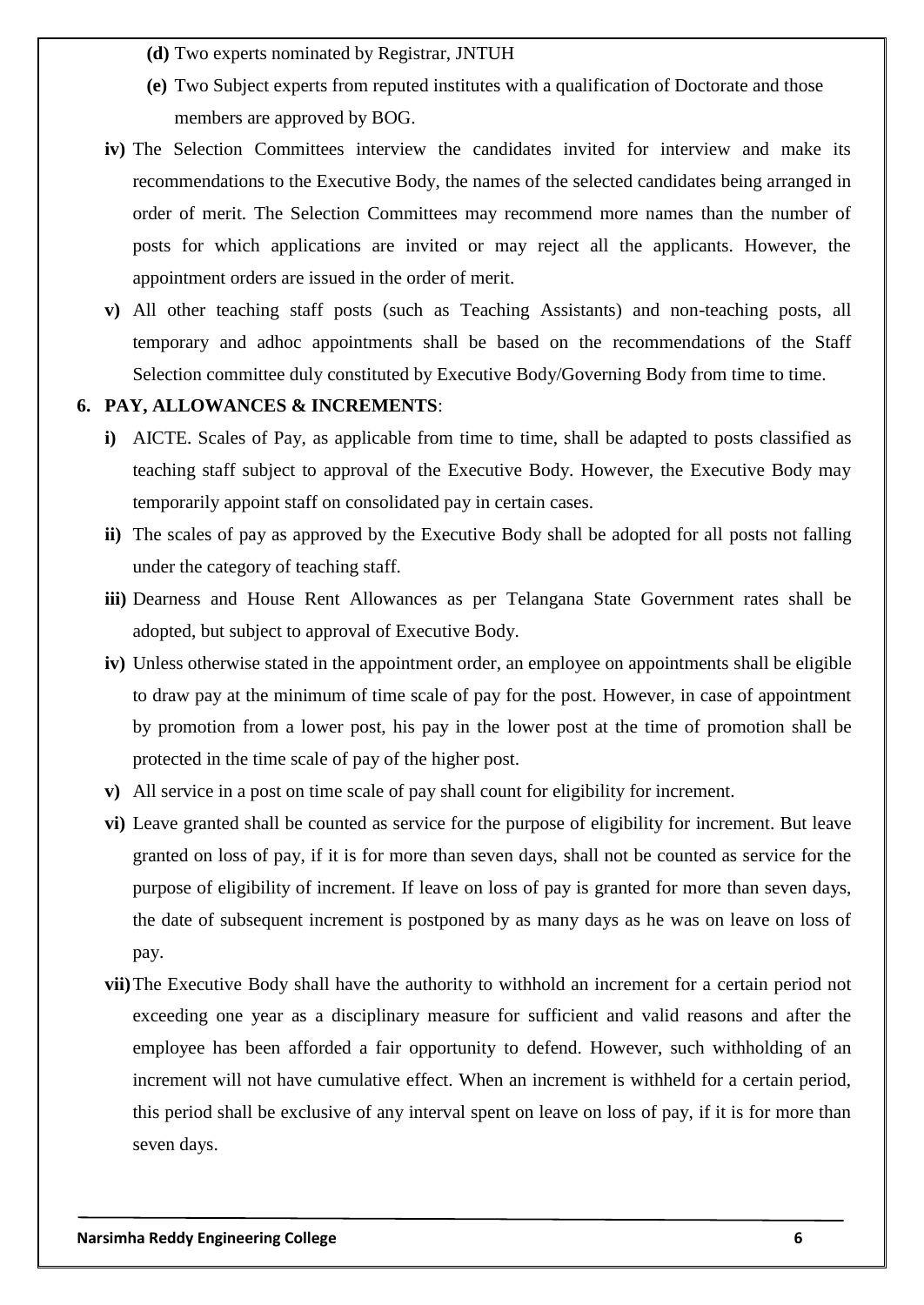**viii**) The Secretary shall be the authority to sanction normal increment in case of those staff on regular scales of pay and whose personal files did not contain adverse remarks, since the date of sanction of last increment. In all other cases, the Executive Body shall be the competent authority to sanction normal increments.

## **7. CONDUCT RULES:**

- **i)** Every employee shall be governed by these rules and is liable for consequences in the event of any breach of rules by him/her.
- **ii)** Every employee is required at all times to maintain integrity, be devoted to his duty and also be honest and impartial in his/her official dealings. An employee shall, at all times be courteous and polite in his/her dealings with the Management, with other members of staff, students and with members of the public. He shall exhibit/utmost loyalty and shall always act in the interest of the college.
- **iii)** An employee shall be required to observe the scheduled hours of working during which he/she must be present at the place of his/her work. Biometric methods of registering time while reporting for duty and leaving the campus will be followed. No employee shall be absent from duty without prior permission. Even during leave or vacation, no employee shall leave headquarters except with the prior permission of proper authority. Whenever an employee leaves the station he/she shall inform the Principal in writing through the proper channel, the address at which he/she would be available during the period of his/her absence from the head-quarters.
- **iv)** No employee shall be a member of a political party or shall take part in politics or be associated with any party or organization which takes part in political activity nor shall subscribe or aid or assist in any manner to any political movement or activity.
- **v)** No employee shall make any statement, publish or communicate through any media which amounts to an adverse criticism of any policy or action of the college or detrimental to the interests of the college.
- **vi)** No employee can engage directly or indirectly in any trade or any private tution or undertake employment or consultancy outside his official assignment, whether for any monetary gain or not.
- **vii)**An employee against whom insolvency proceedings commenced in a Court of Law shall forthwith report full facts thereof to the college.
- **viii)** An employee against whom Criminal Proceedings commenced in a Court of Law shall immediately inform the competent authority of the college regarding the details thereof.
- **ix)** No employee shall, except with prior permission of the competent authority, has recourse to law or to the press for the vindication of any official act of the college which has been the subject matter of criticism or attack of a defamatory nature.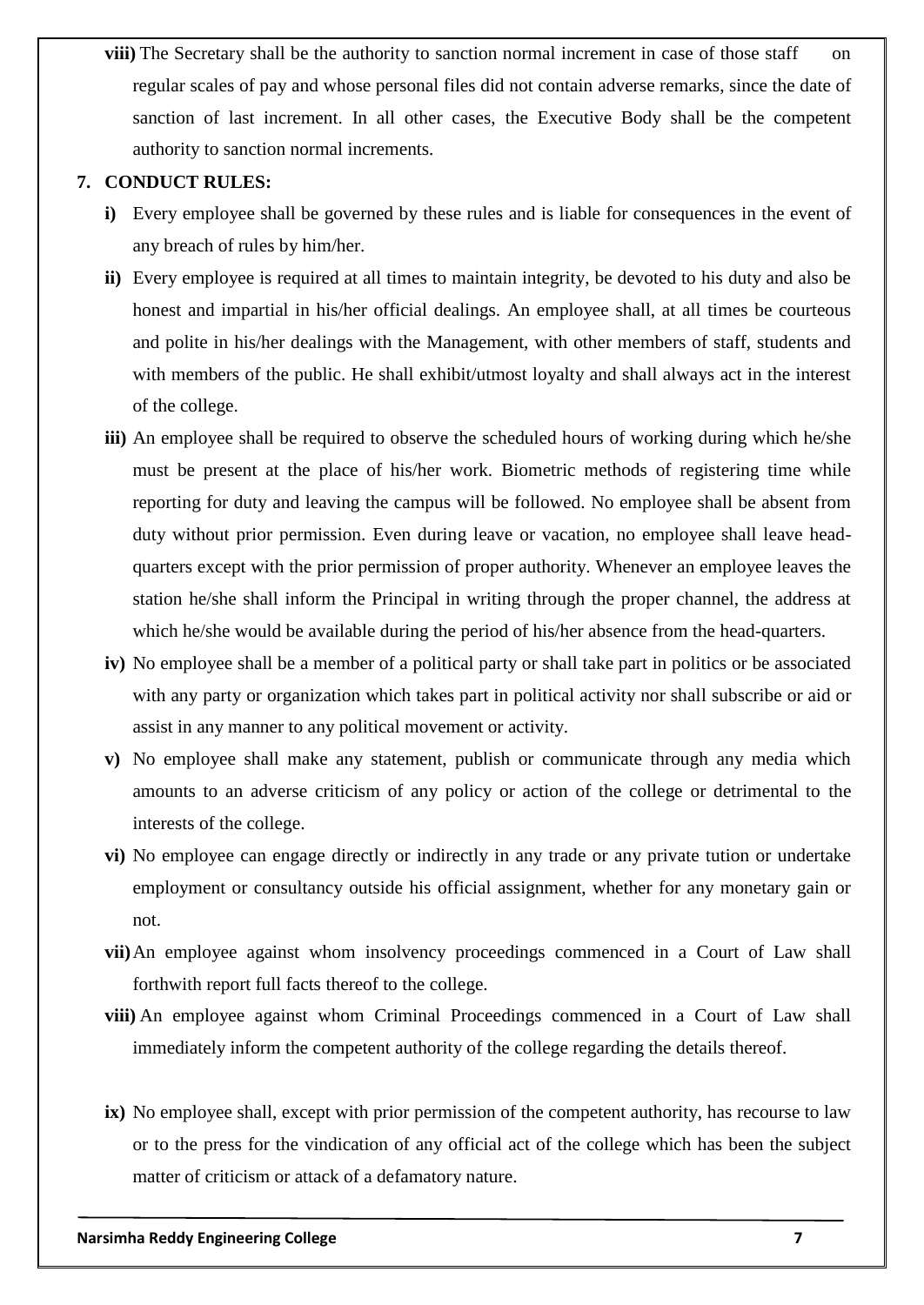- **x)** Whenever an employee wishes to put forth any claim or seeks redressal of any grievance he/she must forward his/her case in writing through proper channel to the competent authority and shall not forward any such advance copies of his/her application to any higher authorities unless the competent authority has rejected the claim or refused redressal of the grievance or has delayed the matter beyond a reasonable time.
- **xi)** An employee who commits any offence or dereliction of duty or does an act detrimental to the interests of the college is subjected to an enquiry and punishment by the competent authority. However, any employee aggrieved with the decision can apply for reconsideration to the Executive Body within 15 days of the receipt of the orders of the decision and the decision of the Executive Body, thereon, is final and binding on the employee.
- **xii)**No employee shall engage in strike or incitements there to or similar activities such as absence from work or neglect of duties or participate in hunger strike etc. Violation of this rule will amount to misconduct and attracts punishment.
- **xiii)** If a staff member is late three times for a period exceeding 10 min each time while reporting for duty, one day casual leave is reckoned.
- **xiv)** Prohibition of sexual harassment of working women: No employee shall indulge in any act of sexual harassment of any woman at her work place.
- **xv)** Explanation: For the purpose of this rule, "sexual harassment" includes such unwelcome sexually determined behavior, whether directly or otherwise, as
	- **(a)** Physical contact and advances;
	- **(b)** Demand or request for sexual favours;
	- **(c)** Sexually coloured remarks;
	- **(d)** Showing any pornography; or
	- **(e)** Any other unwelcome physical, verbal or non-verbal conduct of a sexual nature.

### **8. DISCIPLINARY ACTION:**

#### i) **PUNISHMENTS:**

- **(a)** All employees are liable for disciplinary action for disobedience, misconduct and dereliction/negligence of duty. However, such disciplinary action shall be taken after establishing the grounds on which the disciplinary action is initiated and after a fair opportunity has been provided to the employee to defend himself.
- **(b)** As part of the disciplinary action, the following punishments for good and sufficient reasons may be imposed upon the employees of institution, after establishing the facts about dereliction/negligence of duties.
	- i) Censure
	- ii) Withholding increments/promotion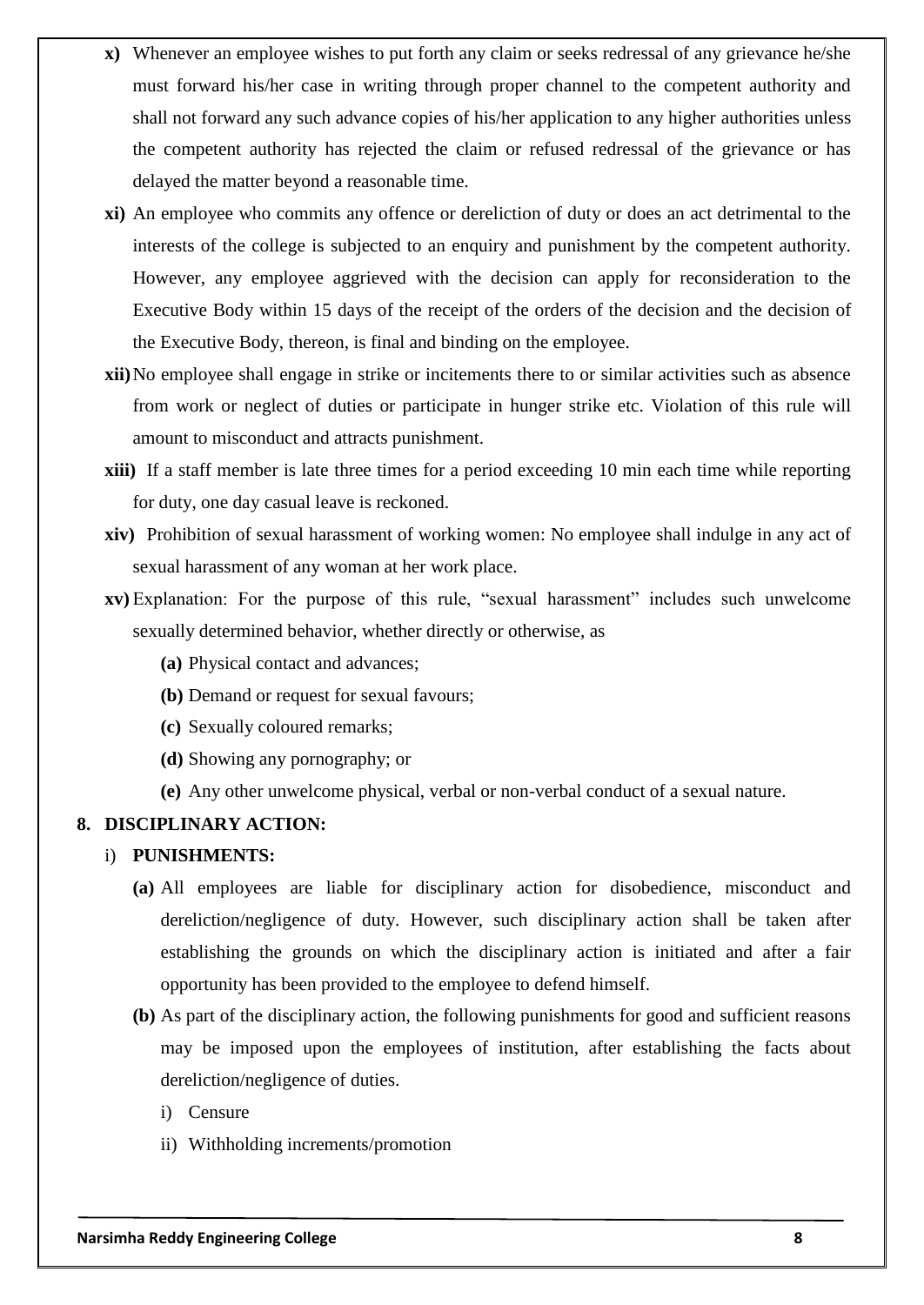- iii) Recovery from his salary whole or part of any pecuniary loss caused to the college due to negligence of duty of breach of orders
- iv) Suspension
- v) Removal from service
- vi) Dismissal from service

#### **9. EXPLANATION:**

- **(a)** The discharge of a person appointed on probation during the period of probation or of a person engaged under contract in accordance with the terms of contract or of a person appointed other than under the contract to hold a temporary appointment, does not amount to removal or dismissal within the meaning of this rule.
- **(b)** The penalty 8a (b)(iv) may be imposed in addition to any other penalty which may be imposed in respect of negligence or breach of orders.
- **(c)** The authority which may impose any of the penalties prescribed in Rule 8A(b) shall be the authority mentioned in Appendix.
- **(d)** If the competent authority feels it necessary to constitute an Enquiry Committee as a part of the procedure for taking disciplinary action, the Enquiry Committee shall consist of three members, which may include the Principal of the College and two other members appointed by the Executive Body/ Governing Body. No teacher of the college other than the Principal shall be on the committee.
- **(e)** Before any of the penalties specified in Rule 8A(b) above is imposed against an employee of the college it is necessary to give him a reasonable opportunity to show cause against the disciplinary action which is proposed to be taken against him/her, by intimating to the employee concerned the grounds on which it is proposed to impose the penalty and by directing him to show cause why it should not be imposed. The employee shall be required to put in a statement in writing in his/her defence within a reasonable time and to state whether he/she desires an oral enquiry or only to be heard in person. If he/she desires an enquiry or if the authority concerned so directs, an oral enquiry shall be held. If no oral enquiry is held and if he/she had desired to be heard in person, a personal hearing shall be given to him/her. The proceedings shall contain sufficient record of the evidence and a statement of the findings and the ground thereof.
- **(f)** The requirement of sub-rule (e) above shall not apply where the employee concerned has absconded or where it is for other reasons impracticable to communicate with him/her.
- **(g)** All or any of the provisions of sub-rule (e) above may in exceptional cases for special and sufficient reasons be waived where there is a difficulty in observing those requirements.
- **(h)** The punishment given by a higher authority need not necessarily be the same as that given/recommended by the lower authority.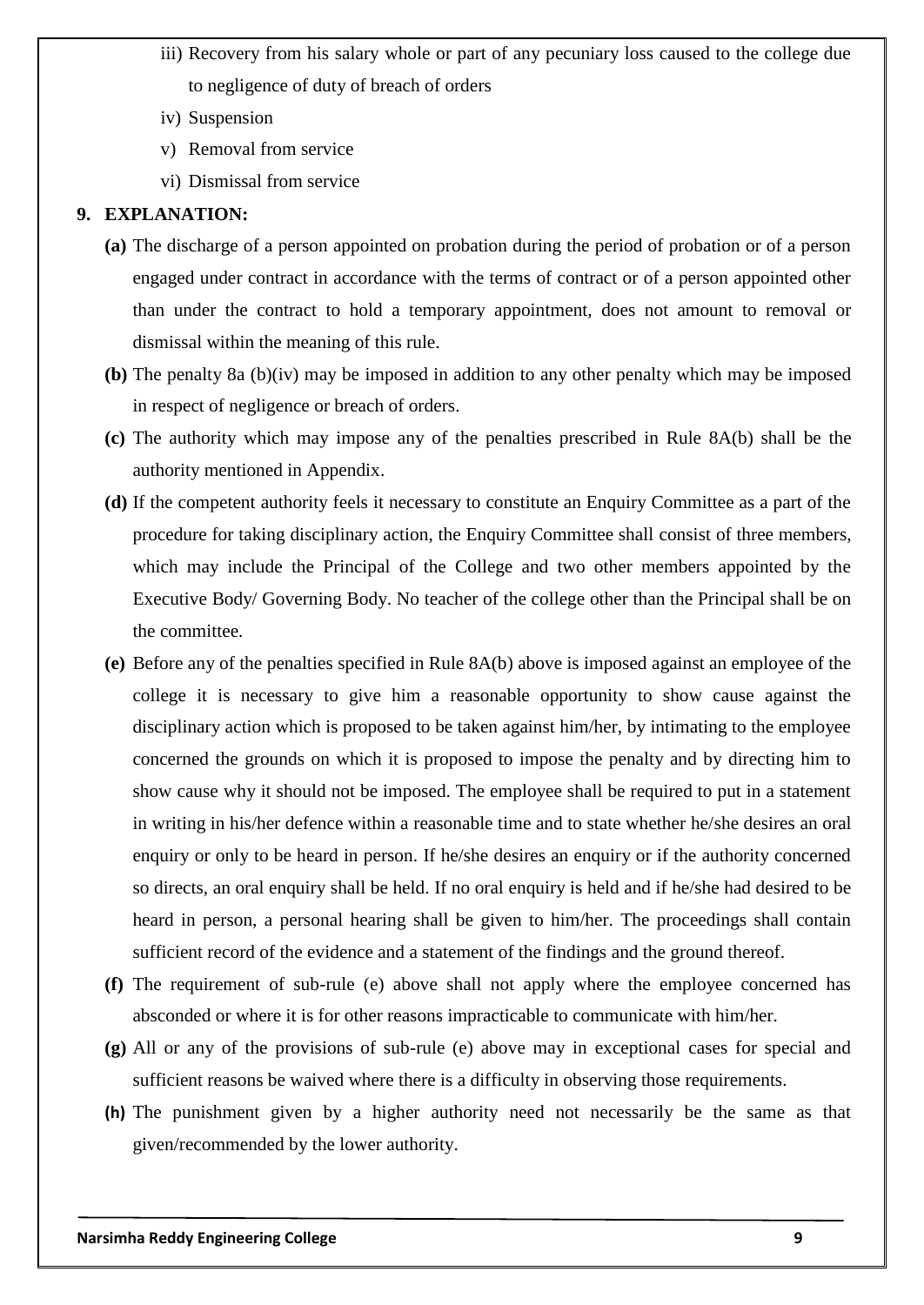#### **10. GRIEVANCES HANDLING PROCEDURE**:

Employees may have grievances, real or imaginary, which if not heard and resolved expeditiously, may lead to frustration and discontentment, affecting moral and Institute's interests. Hence, in order to maintain harmonious relations between the employees /staff and the Management of the Institution, it has been decided to formulate the following "Grievance Handling Procedure" in the Institution. Scope: This procedure deals with:

- **a)** The complaints that can be covered under 'Grievance';
- **b)** The constitution of Grievance Committee
- **c)** The two-tier system for Grievance Handling, and
- **d)** The method of dealing with grievances.

Definition of 'Grievance': 'Grievance' would mean complaint affecting individual employee in respect of his/her wage, facilities, injustice, leave, transfer, extension, promotion, seniority and working conditions being meted out to him/her.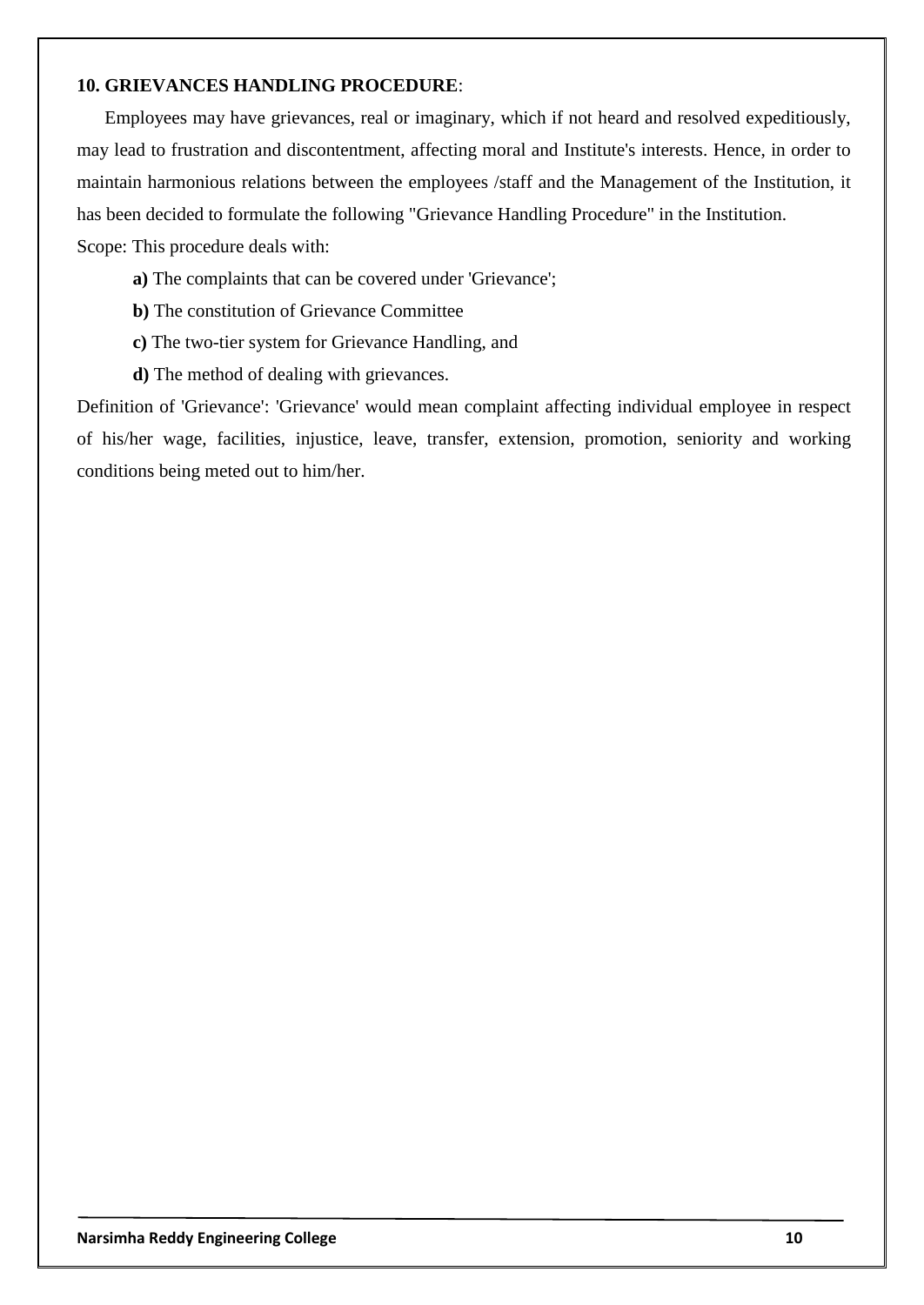## **RESPONSIBILITIES OF THE EMPLOYEES**

#### **1) Responsibilities of the Principal:**

- **i)** The Principal shall be the head of the institution.
- **ii)** Plan the establishment of various departments and the various administrative units of the college.
- **iii)** Coordinate various activities connected with admissions, teaching, conduct of examinations, collection of fees, publishing course files and manuals.
- **iv)** To identify and recruit suitable persons to man the various departments and administrative units.
- **v)** Development of various laboratories, Computer Centre, library and all organs required for an educational institution.
- **vi)** To maintain cordial relationship with the university authorities, Directorate of technical education, AICTE and such other policy making bodies who matter.
- **vii)**To maintain healthy relationship with the management and conduct meetings of the Governing Council and Management Committee as and when necessary.
- **viii)** Prepare the minutes of meetings.
- **ix)** Prepare the budget for approval of management.
- **x)** Regularly apprise the management about the various activities.
- **xi)** To plan functions like Convocation, Annual Day, Fresher"s Day, Merit Awards and Graduation Day
- **xii)**To give leadership for organizing seminars, symposia, short-term schools and plan Faculty Improvement Programmes.
- **xiii)** In a nutshell the principal shall be responsible to project a powerful image of the college in the eyes of the authorities of universities, AICTE, Government, Parents, Industries & R & D Establishments and the general public.

#### **2) Responsibilities of Heads of Departments:**

- i. **(a)** Administer the department in respect of regularity, punctuality, distribution of teaching work and laboratory work among the staff and ensure completion of syllabus as per the almanac in time
	- **(b)** Maintain vacation duty statement, CCL account for the staff of the department.
	- **(c)** Maintain the relevant topic-wise files and ensure "place for everything and everything in its place".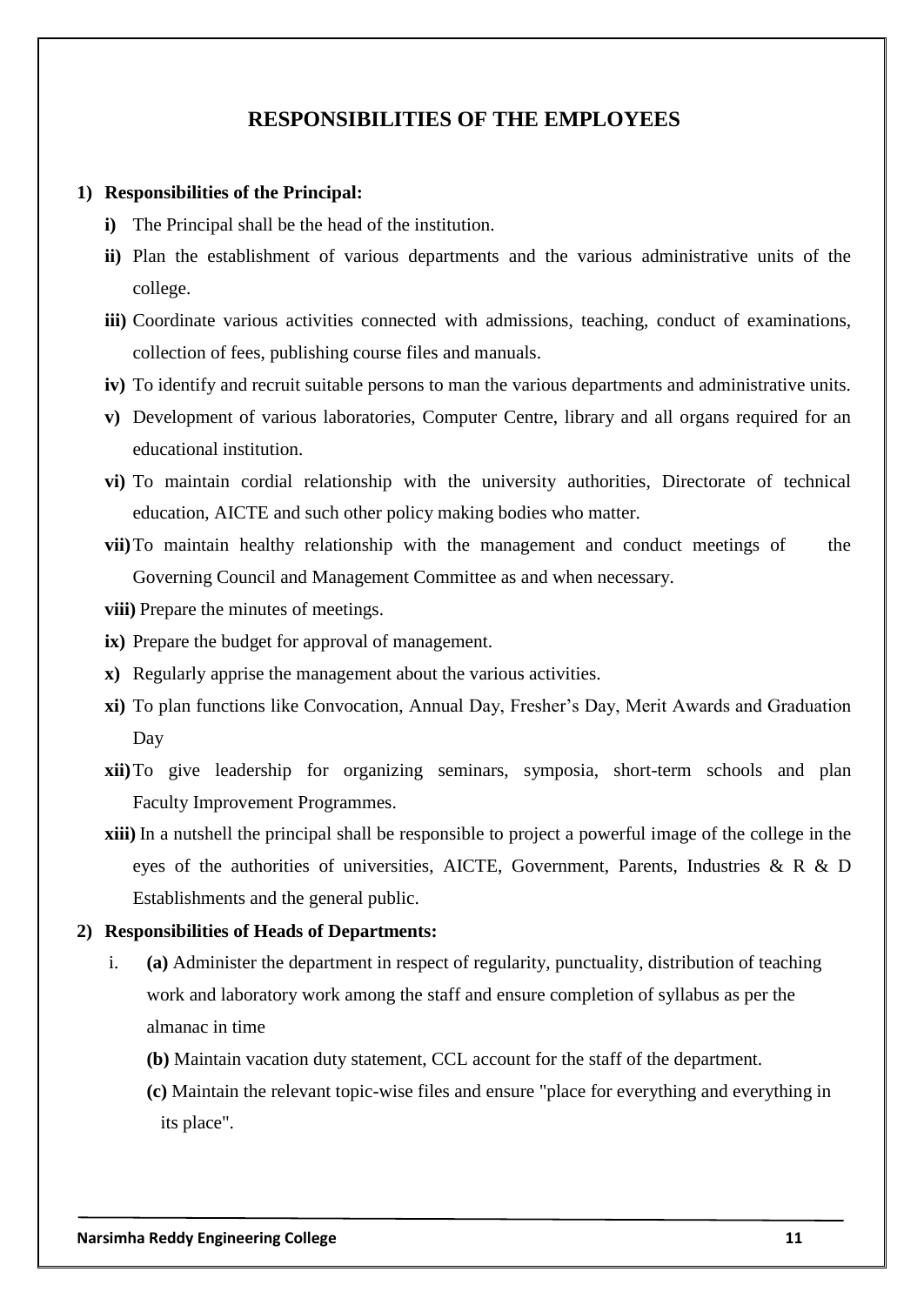**(d)** The HOD should be well informed about the activities and programs of other professional colleges and institutions. HOD should keep good contacts with the faculty of IITs, Universities and Sister Colleges in the country and if possible, universities abroad.

**(e)** Preparation of class-wise timetables.

**(f)** Ensure compilation of students' attendance and sessional marks as and when required during Semester/Academic Year and maintain the relevant files and records for future reference.

- ii. Coordinate the work in connection with the preparation of course files, laboratory manuals and such other documents and updating them from time to time.
- iii. **(a)** Development of various laboratories and arrange for regular maintenance, updating the laboratories by procuring the equipment required to perform experiments listed in the syllabus book.

**(b)** Maintain laboratory-wise stock registers one for capital equipments and the other for components & spares.

**(c)** Procure spares and components and stock them and maintain inventory laboratory- wise.

iv. **(a)** Coordinate the activities of Technical Associations, ISTE, IETE. I EEE and such other professional associations.

**(b)** Organizing special lectures by experts, technical staff, seminars & conferences and refresher courses.

v. **(a)** Encourage the faculty and staff to improve their academic qualifications without effecting normal curriculum.

**(b)** Encourage students to develop communication skills, report writing, debating and group discussions etc.

vi. **(a)** Maintaining cordial relations with local industries and also develop contacts in general with industry and R & D organizations in the country.

**(b)** Extend all possible help to the students of the department for training / project work / professional employment. .

**(c)** Efforts are to be put in to enhance the computing skills of the students of the department and organize bridge courses to make up deficiencies.

## **3) Responsibilities of Deans:**

## **3.1 Dean of Administration:**

**i.)**. To assist the Principal and render advice as and when sought in organizing various administrative units/ cells/ sections in the college such as establishment, accounts, academics, examinations, students' counseling, students' feed back on teaching effectiveness, proctorial work, games, sports cultural activities, seminars, functions and so on.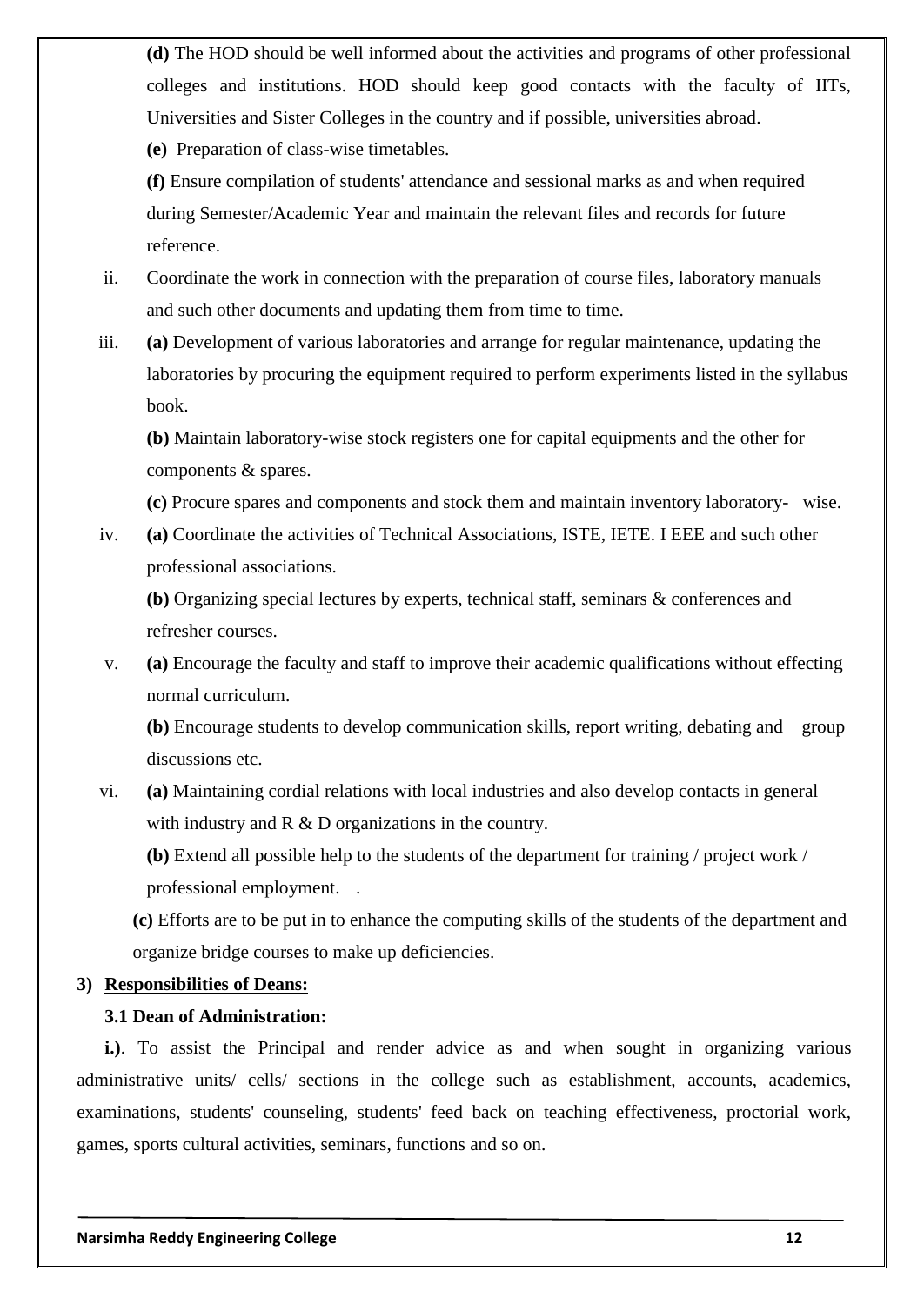**ii.)** Assist the Principal in evolving service rules, code of conduct, leave rules, annual reports, annual confidential reports, self-appraisal reports, performance appraisal reports of faculty and staff and such other activities. In general to assist the Head of the Institution i.e., the Principal to project a powerful image of the college in the eyes of the authorities of universities, AICTE, Government, Parents, Industries & R & D Establishments and the general public.

#### **3.2. Dean of Academics & Examinations:**

(a) Coordinate admissions to various courses, collection of the necessary original certificates, and col1ection of fees, prepare the lists of students with rol1 numbers and maintain student profiles throughout their stay in the college.

 (b) Maintain records of students' attendance and Sessional marks and have liaison with the universities on al1 academic matters like schemes of instructions, syl1abi, rules and regulations and such others.

2. (a) Coordinate the conduct of all university annual/semester examinations a per the schedules given by the university.

(b) Coordinate all the laboratory examinations and send the award list received from the various departments to the university.

(c) Announce schedules and conduct of mid sessional examinations.

(d) In general to coordinate all activities connected with the university examinations and also the internal examinations of the college.

### **3.3. Dean of Students 'Activities:**

**i**) (a) To receive the fresher's and organize orientation programs.

(b) To form various sections for the 1st year classes and to coordinate class time tables.

(c) To take effective steps with assistance of proctorial committee to prevent ragging

 (d) To coordinate the activities connected with the fresher"s day, annual day celebrations and such other functions.

**ii)** To maintain the record of academic prizes given away annually to meritorious students of each class.

### **3.4. Dean of Research & Development:**

**i)** (a) To coordinate all the proposals for research schemes submitted to various funding agencies.

b) To coordinate the import of sophisticated equipment and the necessary permissions from the university and other authorities.

(c) In general to work out the various plan to give a boost to R&D activities in the various departments of the col1ege*.*

d) To coordinate the activities of the city-centre including training activities, bridge courses*,*  Internet Facility, Reference Library and related matters.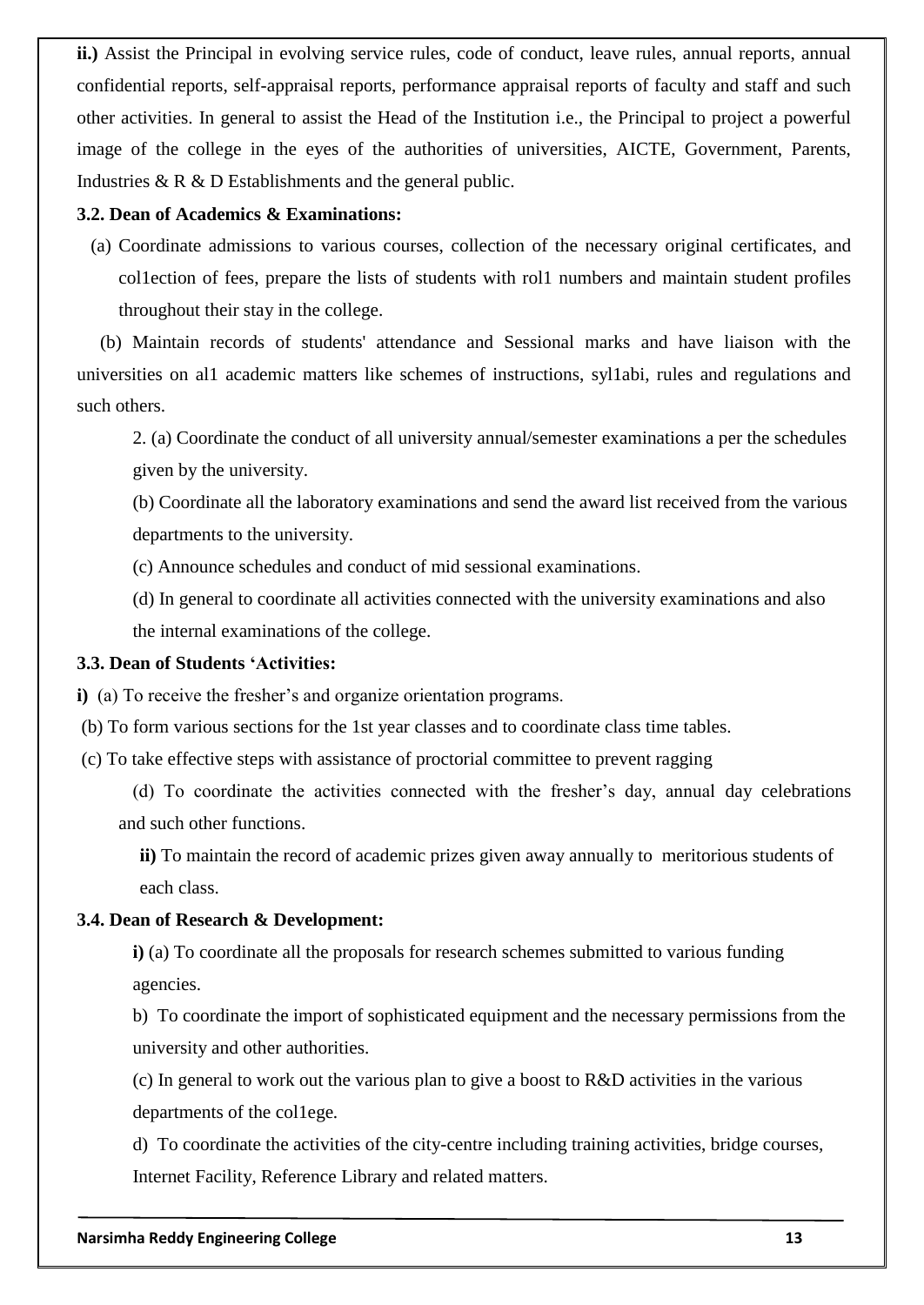**ii**)*.* To coordinate the proposals for new courses in the college and maintain liaison with university, AICTE and Government.

## **4) RESPONSIBILITIES OF TEACHING STAFF:**

## **4.1. Academic Responsibilities:**

- **i)** Class Room Instruction & Laboratory Instruction of high quality in line with the syllabus prescribed by JNTU and relevant advanced topics beyond syllabus.
- **ii)** To develop curriculum, learning resource materials and Laboratories.
- **iii)** To actively participate co curricular and extra curricular activities of the college and those organized by other institutions.
- **iv)** Excellent guidance and counseling to promote their personal, ethical, moral and overall character.
- **v)** To keep abreast of new knowledge and skills, help generate new knowledge and dissemination of such knowledge through publication of papers, books and seminars etc.
- **vi)** Self development through up-gradation of qualification and participation in professional activities.

## **4.2. Administration:**

- **i)** To participate actively in academic and administrative management of the institution and also in policy making.
- **ii)** Planning, monitoring and evaluation and promotional activities at department and institutional level.
- **iii)** To design and develop new Programmes of high quality.
- **iv)** To prepare project proposals for funding in vital areas of R & D.
- **v)** Laboratory Development and Modernization.
- **vi)** To participate in administration related activity both at departmental and institutional levels.
- **vii)**To monitor and evaluate academic and research activities.
- **viii)** To participate in policy planning at the Regional / National level for development of Technical Education.
- **ix)** To help mobilization of resources for the institution.
- **x)** To plan and implement staff development activities.
- **xi)** To maintain accountancy and to conduct performance appraisal.

## **4.3. Research & Consultancy:**

- **i)** To actively involve in Research and Development Activities, Research guidance and Industries sponsored research.
- **ii)** To provide consultancy and testing services by providing extension services and participating in community services.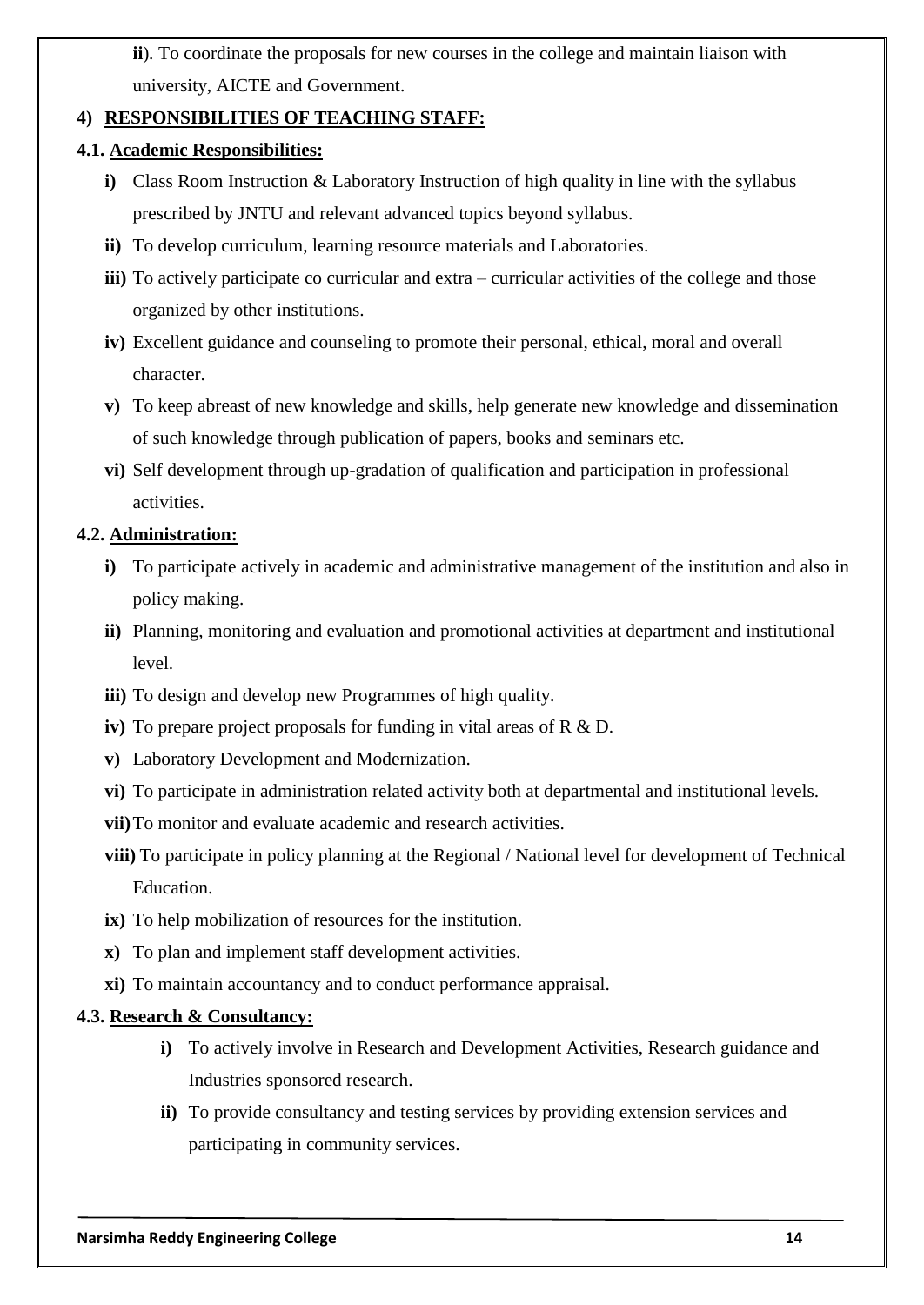- **iii)** To provide non-formal modes of education for benefit of community and dissemination in community services.
- **iv)** To promote the spirit of entrepreneurship with an aim at creation of jobs.
- **v)** And any other relevant work assigned by the head of the institution.

### **ETHICAL STANDARDS FOR TEACHERS**

#### **A Teacher**

- $\triangleright$  Shall live and lead by example in every sphere of conduct particularly to inculcate a noble culture in students.
- Respect parents, teachers, and elders.
- $\triangleright$  Express the love of brotherhood to fellow students.
- $\triangleright$  Accept and extend due respect to every religion and social grouping.
- $\triangleright$  Love the nation and commit their endeavors to her progress.
- $\triangleright$  Have a sense of belonging to the institution.
- $\triangleright$  Assume total dedication to the teaching profession.
- $\triangleright$  Always have an urge to excel in professional expertise.

#### **A Teacher**

- $\triangleright$  Shall wear respectable attire, befitting the society's expectations shall keep up immaculate personal hygiene at all times.
- $\triangleright$  Shall never appear untidy, through style of dressing, grooming of hair or in respect of any other ornament one wears.
- $\triangleright$  Shall never have the habit of chewing,, smoking or consumption of alcoholic drinks.
- $\triangleright$  Shall never gossip or discuss unauthentic information with peers or other members of public which might provoke a sensation or ill feeling or any sort.
- $\triangleright$  Shall always listen to students with concern, whether it be in respect of doubts in lesions or it be relating to any personal help.
- $\triangleright$  Shall always motivate the students, giving them a feeling of comfort and encouraging their enthusiastic expressions.
- $\triangleright$  Shall attend to parents as a true representative of the institution, clarify their doubts with concern and help them understanding the system in a better manner.
- $\triangleright$  Shall confer with them on any special problem pertaining to their wards; assist them in solving the problem and guiding them properly on how and who to approach for further help.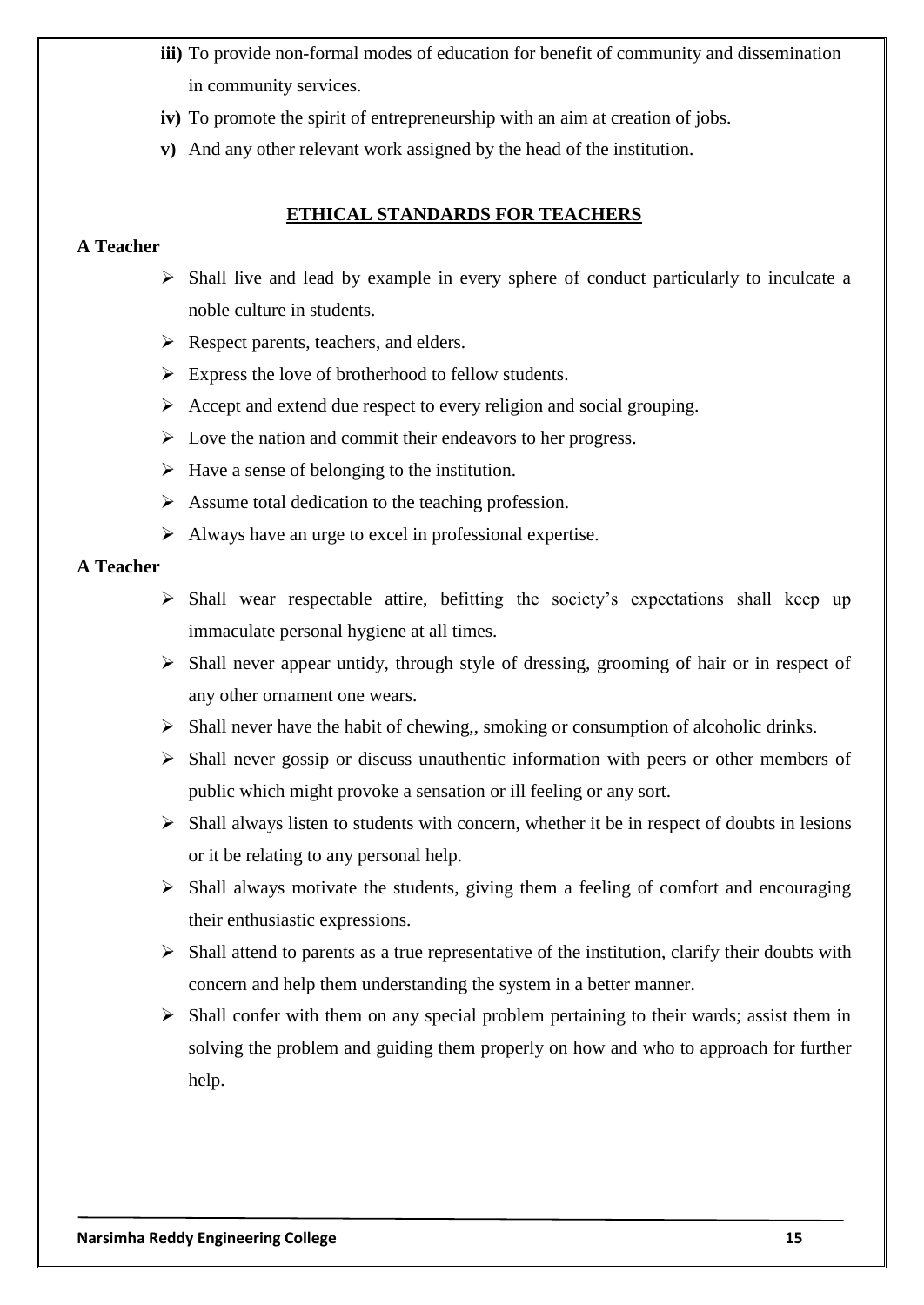- $\triangleright$  Shall always give the parents authentic and correct information and never enter into any form of gossiping either relating to the schools or of fellow teachers, student or any other member of society.
- $\triangleright$  Shall always accept the entire fellow teachers, honor their sentiments and respect their value system.
- $\triangleright$  Shall always endeavor to assist fellow teachers, either in their teaching practice or in any form of adjustment required for discharging their responsibilities.

## **Faculty (Professors/Associate Professors/ Assistant Professors):**

Besides teaching, all the teachers or the faculty are requested to spend their time and effort for various activities and contribute to the fair image of the college. They have to necessarily cooperate in students counseling, give support to the administration and involve themselves in R&D/Consultancy and extension services AICTE norm stipulates that every teacher of the college has to contribute 40 clock hours of work per week. A tentative distribution of the time spent in a week for Professors, Associate Professors and Assistant Professors is given below, which may be considered as a guideline, but not a rigid frame work. The Heads of Departments, Deans and other officers in charge of Administrative and Academic Units of the college are required to spend more time in planning, streamlining and structuring the various activities at every level in their concerned department/unit.

### **Tentative distribution of time to be spared by a faculty member for different activities in a week**

|                         |                | Teaching  | Preparation,  | Student        | Admin | Project     | Total |
|-------------------------|----------------|-----------|---------------|----------------|-------|-------------|-------|
| Item                    | Pleasure       |           | Paper setting | Counseling     |       | Guidance/   | Clock |
|                         |                |           | & valuation   |                |       | R & D/      | Hours |
|                         | Clock          | Periods   |               |                |       | Consultancy |       |
| Category                |                |           |               |                |       | & Extension |       |
|                         |                |           |               |                |       | Service     |       |
| Professors              | $\overline{4}$ | 5         | 6             | 3              | 6     | 20          | 40    |
| Associate               | 8              | 10        | 10            | 3              | 6     | 11          | 40    |
| Professors              |                |           |               |                |       |             |       |
| Assistant<br>Professors | 16             | $19 - 20$ | 16            | $\overline{2}$ |       |             | 40    |

## **Non – Teaching Staff:**

Forty (40) hours per week as assigned by the Principal/ Head of the Department Officer/ Teacher-incharge of the concerned section/cell/unit.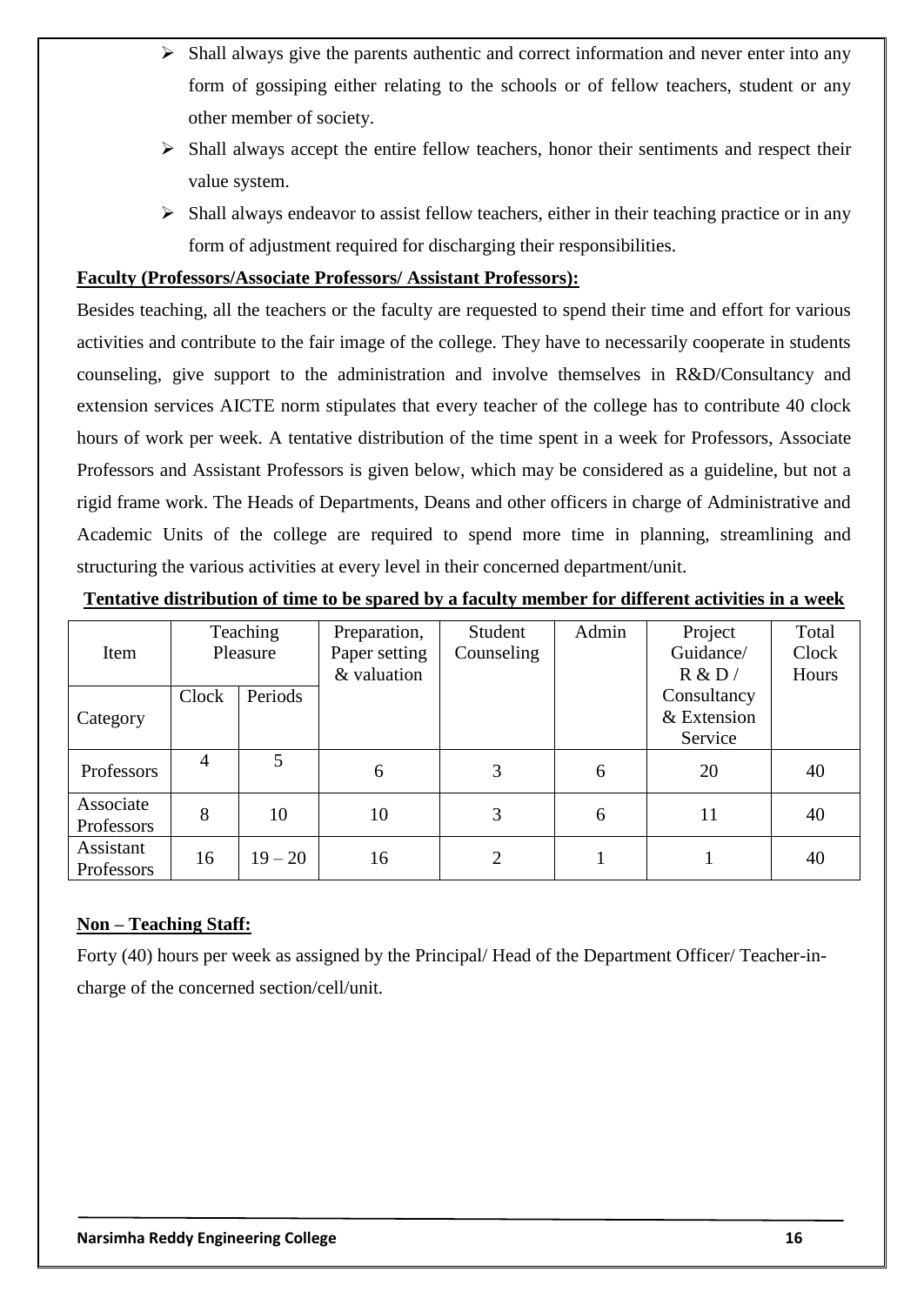## **NRCMEC LEAVE RULES**

#### 1. **GENERAL**

- a) These rules shall be called the NRCMEC, Secunderabad Leave Rules, 2016.
- b) They shall be deemed to have come into effect from 01-08-2016 and shall be applied to all the employees of the college.
- c) A leave account shall be maintained for each employee in an appropriate form.
- d) Leave cannot be claimed as a matter of right. The sanctioning authority has full discretion to refuse or revoke leave of any kind when the exigencies of service so demand.
- e) The sanctioning authority may recall any employee to duty before the expiry of his/her leaves.
- f) Unauthorized absence from duty may be treated as misbehavior inviting disciplinary action.
- g) An employee on leave shall not take up any service or accept any employment.
- h) Every application for leave on medical grounds shall be accompanied by a medical certificate given by a Registered Medical Practitioner.
- i) An employee (declared as vacation staff) who leaves his place of duty during vacation is liable to be recalled.
- j) The Principal shall be the authority competent to grant leave to all the employees, in case of the Principal the Secretary& Correspondent/President of the Executive Body shall be the authority to sanction leave.
- 2. Kinds of leave: The following kinds of leave may be granted to an employee:
	- **a)** Casual leave
	- **b)** Compensatory Casual leave
	- **c)** Earned leave
	- **d)** Leave on medical ground
	- **e)** Maternity leave
	- **f)** Extraordinary leave
	- **g)** Academic leave

#### **a) Casual Leave:**

- i. All employees of the College shall be entitled to 12 days of casual leave and two proportional leaves to service put in by an employee during the year of his / her initial employment.
- ii. Probation period staff members are allowed to take leave after completion of the respective months only.
- iii. Casual Leave in one stretch shall not exceed four days in total period of ten days prefixing, suffixing or sandwiching with public holidays.
- iv. Casual leaves for half day can be granted to an employee for the Forenoon or Afternoon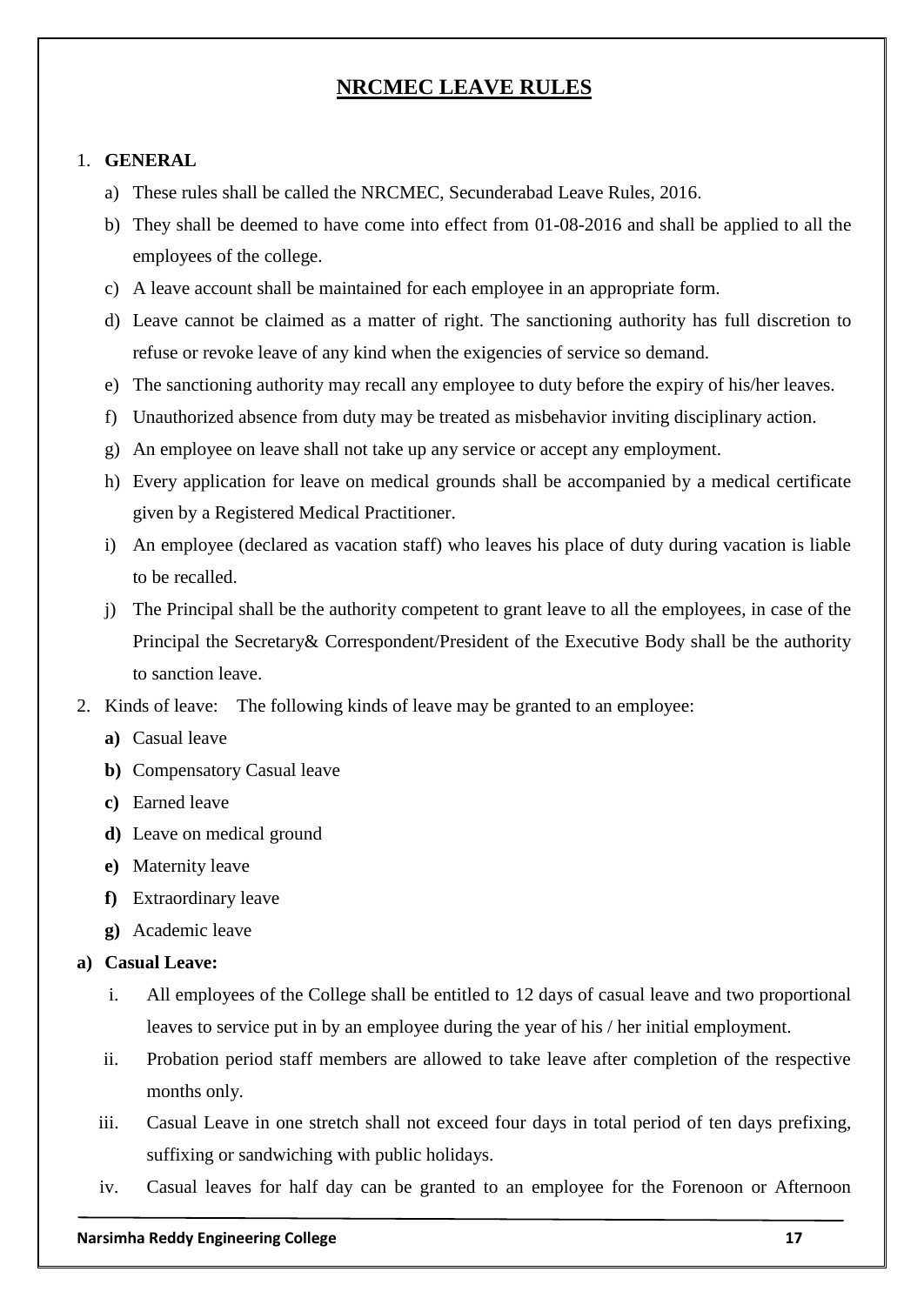session.

- v. In normal circumstances, casual leave requires advance sanction. The employee has to make alternate arrangements for his/her work.
- vi. Permission for short absence not exceeding one hour on any working day may be granted at the discretion of the designated authority.
- **vii.** If the number of permissions for short absence exceeds 2 in a month, it shall be considered as half a day CL for 2 permissions and one day CL for 5 permissions. *However it cannot be claimed as right***.**

## **b) Compensatory Casual Leave:**

- i. At the discretion of the Head of the Institution, an employee may be granted Compensatory Casual Leave.
- ii. Any employee detailed for duty on holidays and Sundays may be granted a Compensatory Casual Leave on a 1:1 basis, which must be availed before the end of the Academic Year.

## **c) Earned Leave:**

- i. Members of the Teaching Staff are eligible for 8 days earned leave for each year of service rendered in NREC.
- ii. Members of the Non-Teaching Staff are eligible for 8 days of Earned Leave for each year of service rendered in NREC.
- iii. Staff members with an accumulated earned leave of 120 days or more are entitled for encashment of 120 days earned leave at the time of retirement of service in NREC. The accumulated earned leave in excess of 120 days will be paid as Gratuity to the staff member.
- iv. Staff Members having less than 120 days earned leave to their credit are not eligible for encashment of earned leave.

## **d) Leave on Medical Ground:**

- i. Every employee is entitled to a Half Pay Leave of 10 days on Medical Grounds for every year of service completed with a facility to convert it into 10 days with full pay and allowances. Submission of Medical Certificate from a Registered Medical Practitioner is mandatory while applying for this leave.
- ii. The Permissions must be entered in the Log Book available with PA to Principal.
- iii. Half Pay Leave can be accumulated up to a maximum of 60 days.
- iv. Employees appointed on adhoc/contract/contingent basis are not entitled to Half Pay Leave.

## **e) Maternity Leave:**

i. Maternity leave may be granted to married female permanent employees. who have completed two years of service for a period of not exceeding 2 months at a time during her confinement (both pre-natal and post-natal periods put together) and only for one occasion in the entire period of her service in the Institution. The payment for the maternity leave will be restricted to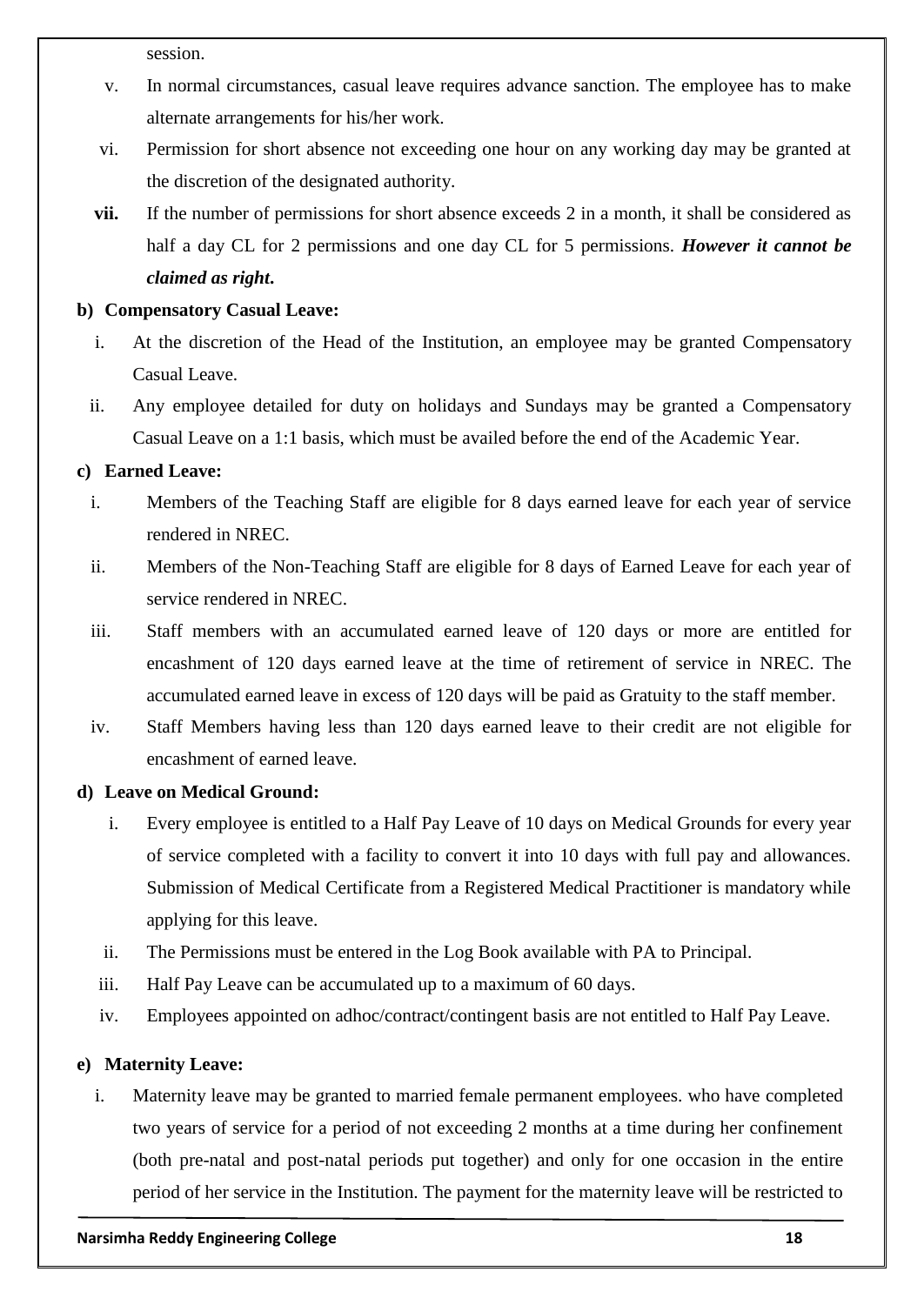half-pay.

ii. The maternity leave however, can be clubbed with earned leave or vacation leave or leave on medical grounds. The competent authority requires sufficient proof before granting such leave.

## **f) Extraordinary Leave (For Teaching Staff):**

- i. Extraordinary leave may be granted to an employee where no other leave is admissible to him at the discretion of the Management Committee for a period not exceeding one year at a time. Extension of such leave may be granted from time to time subject to the maximum one year at a stretch.
- ii. Such extraordinary leave may be granted to an employee who has put in minimum service of at least 3 years.
- iii. No pay and allowances will be paid during the period of extraordinary leave, and the period spent on such leave shall not be counted for increment and also the service will not qualify for the purpose of any other benefits.
- iv. The Management may consider giving increments to the candidate if he/she is availing extraordinary leave without pay for further studies and if he/she earns the relevant degree for which he was granted extraordinary leave.

#### **g) Academic Leave:**

- i. All teaching employees of the College shall be entitled to fifteen days of Academic leave. The sanctioning authority of the Academic leave is Head of the Institute by the direction of the management.
- ii. If the AICTE regulations stipulate such leaves for the Teaching staff, such leaves may be considered on selective basis for acquiring latest techniques in teaching as well as in their subject and also going for invigilation, paper valuation etc. purposes.
- iii. In the event the staff is invited to give special lectures by other institutions or invited to attend to valuation work by the nearest Universities and autonomous institutions.
- iv. Any staff member doing Ph.D., he/she may want to go for university and to meet the supervisor of his/her research she/he may avail Academic leave.
- v. Any staff member want to present a paper in National/International Conference, they may also avail this leave.

### **3. Vacation:**

Staff members are permitted to avail Summer Vacation on the following conditions.

- i. The eligible period of vacation for teaching staff is as follows.
- ii. Vacation period shall include Saturdays, Sundays and holidays (proceeding, Succeeding and in between).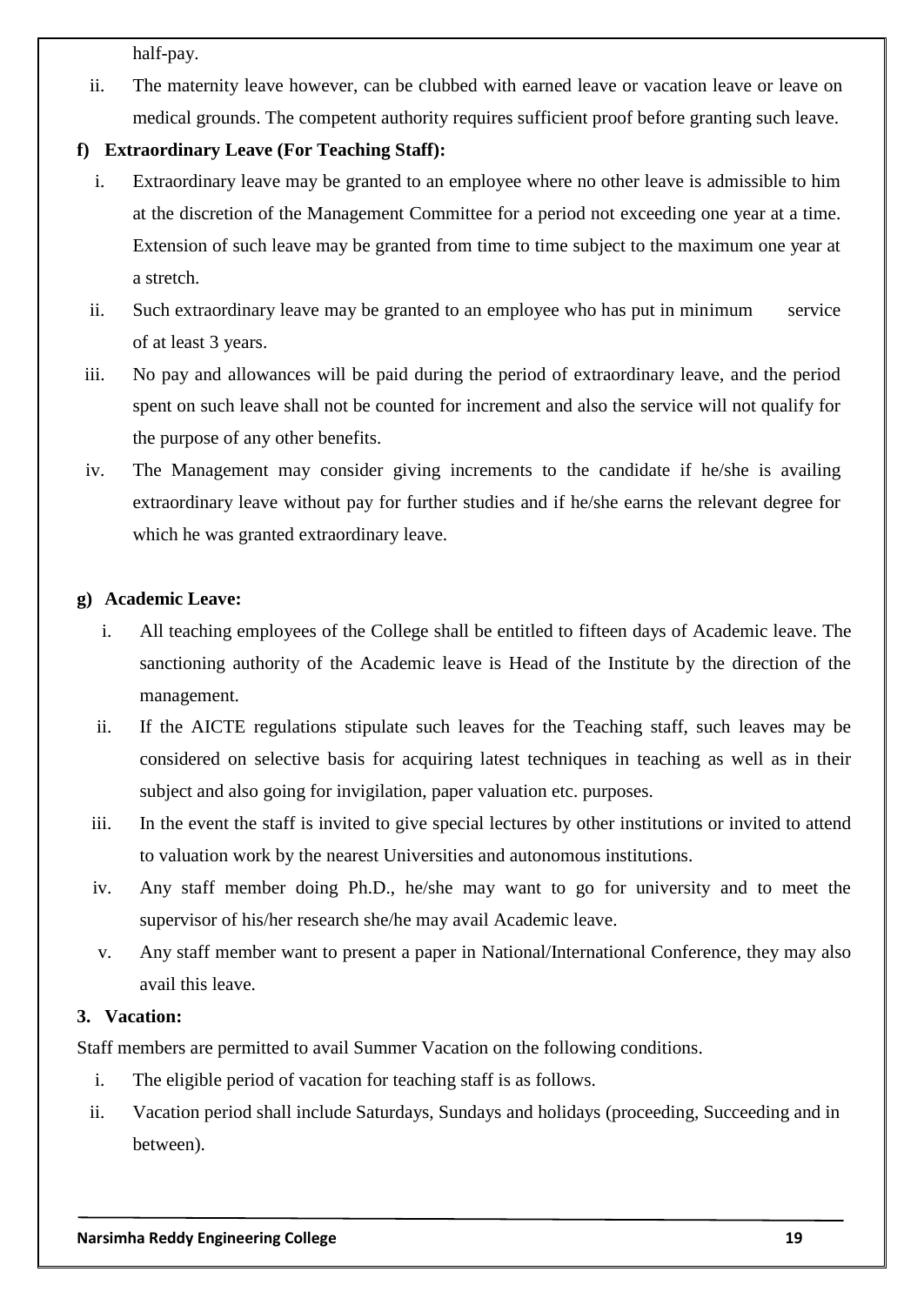- iii. During the Vacation, the Head of the Institute have right to recall the staff for any emergency and inspection time.
- iv. If a Staff member is recalled and assigned work during vacation he/she will be awarded one day CCL for every two days of vacation forfeited.
- v. The vacation shall start on any day of the week, but the last day of the vacation shall not fall on Fridays, Saturdays and Sundays.
- vi. Unavailed Summer Vacation cannot be combined, also surrendering of vacation period for "claim of salary" cannot be allowed.
- vii. Staff must submit joining report to Principal on the next day of completion of vacation.
- viii. Staff members shall be permitted to attend central valuation duty only during vacation period. The period of examination duty spent during vacation will be treated as vacation and not as OD.
- ix. Staff members having less than six-months of service are not eligible for summer vacation.

### **TEACHING STAFF**

| <b>Experience in the College</b> | <b>Summer Vacation</b> |
|----------------------------------|------------------------|
| Completed One Year               | 30 days                |
| Completed Six Months             | 15 days                |

#### **NON-TEACHING STAFF**

| <b>Experience in the College</b> | <b>Summer Vacation</b> |
|----------------------------------|------------------------|
| Completed One Year               | 14 days                |
| Completed Six Months             | 07 days                |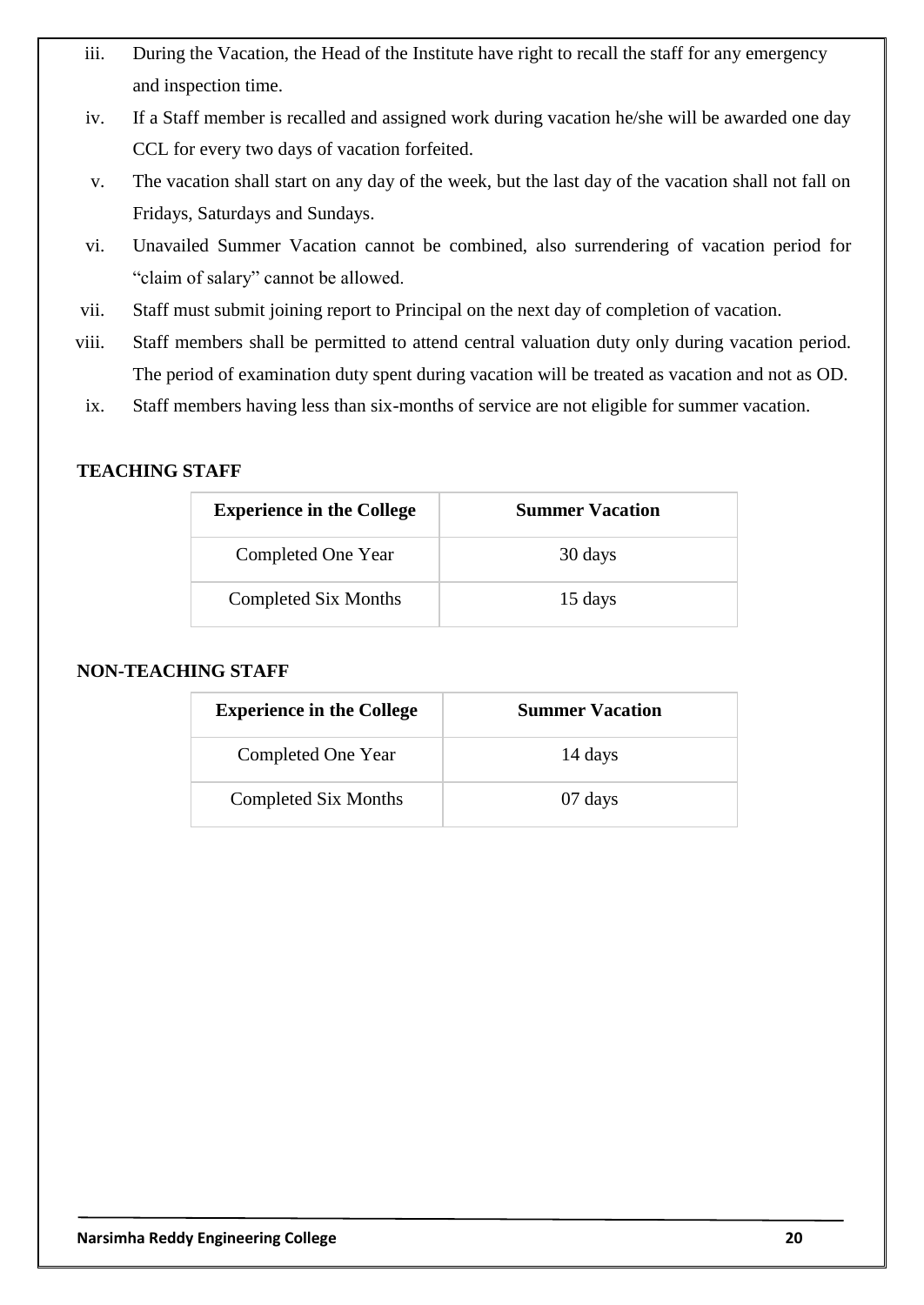## **Student participation in Seminars and Symposiums etc.**

It has been decided to extend the following facilities to the students going out for paper presentation in the student seminars and symposiums etc.

- 1. Railway half fare concession forms.
- 2. Half of the train fare by the shortest route to and from the place of symposium, subject to a maximum of Rs.500/-, only if the organization conducting the symposium is not paying anything towards the travel. Such a case must be supported by the original brochures from the organizers. This can be only twice during the academic year for a student.
- 3. Registration fee will be re-imbursed for the  $1<sup>st</sup> \& 2<sup>nd</sup>$  prize winners.
- 4. An out of pocket allowance of Rs.75/- per day per head for the period of journey and stay at the venue.

The above amount will be paid to the student after presenting the paper, producing a certificate to that effect and submitting a Photostat copy of the paper presented (attested by the H.O.D.).

The students planning to attend the workshops for academic development will also be eligible for the above financial benefits but limiting to a maximum of Rs.500/- on the whole. However, they must have a minimum of 75% attendance in the classes conducted up to the day of leaving the Institute for attending the workshops.

However, no attendance benefit will be given for such period of absence

#### **Awards for Students**

- Cash Prizes for Students for their Academic Performance.
- Students who secure First place in the class (University Exam) will be awarded merit certificates.
- Students having 100% attendance in each academic year will be awarded merit certificates.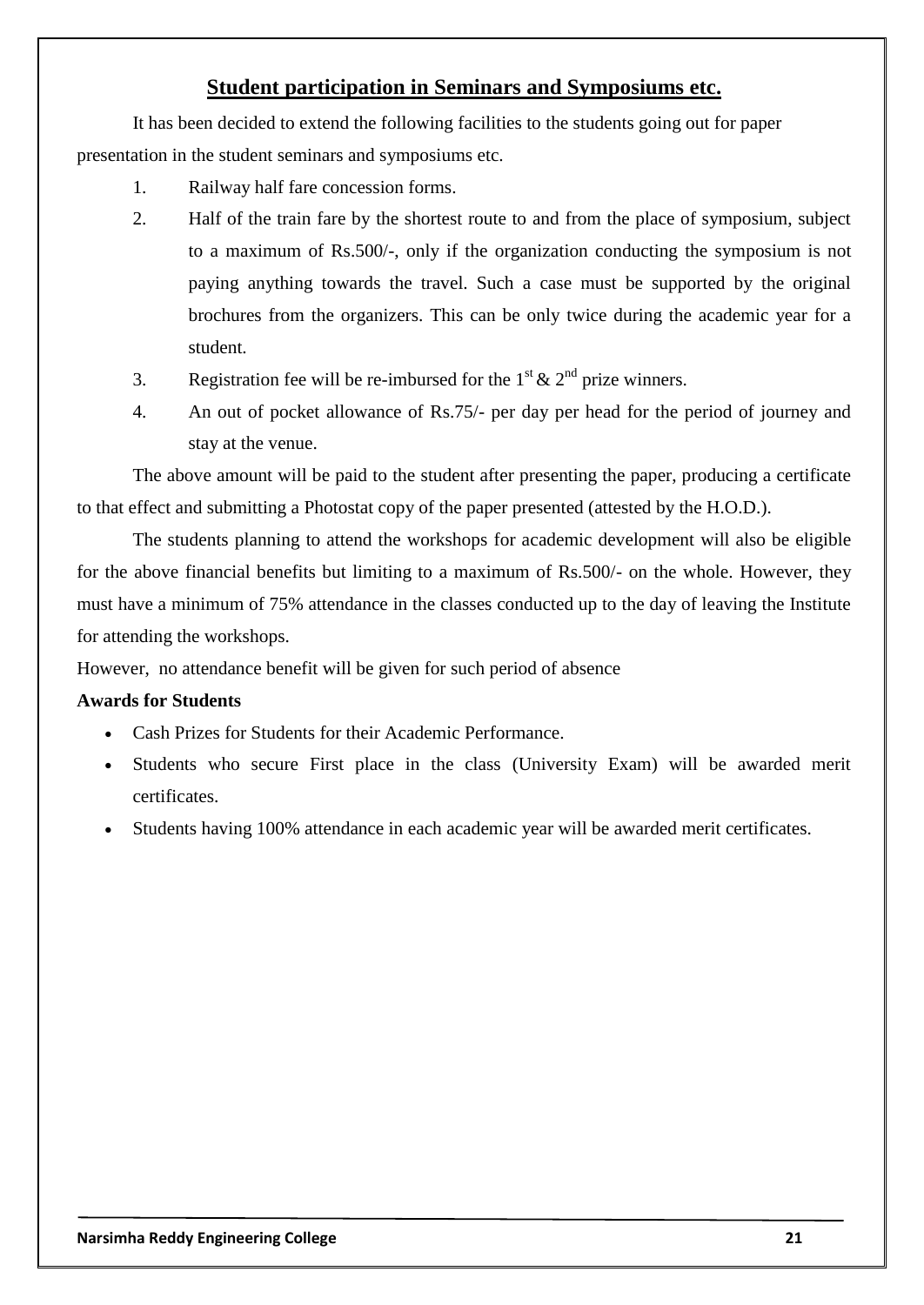#### **FINANCIAL ASSISTANCE FOR PAPER PRESENTATION / PUBLICATIONS**

Given below are the norms for getting the financial assistance regarding Paper Presentations / Publications by the faculty members at the National and International Conferences, International Journals with immediate effect

- 1. A letter is to be put-up to the Principal, recommended by the concerned Head of the Department, enclosing a copy of communication received from the organizers accepting the presentation / publication of the paper. The letter must necessarily give an estimate of expenditure involved including T.A, D.A, Registration fee etc., if any, etc,
- 2. The paper must be presented by the faculty member in NRCM., fixing-up a convenient date in consultation with the NRCM Seminar Organizer. This presentation can be either before or after receiving the acceptance letter from the conference organizers / publisher.
- 3. After the presentation of the paper in the conference, a claim is to be made by the faculty member giving the details of expenditure incurred showing the proof of such expenditure.
- 4. Faculty members are eligible for T.A & D.A. as per the Institute rules but must produce the tickets or photo copies of the tickets, receipt of registration fee, as the proof of such expenditure. However, no proof is required for claiming the D.A.
- 5. The actual expenditure incurred in the above forms, subject to a maximum of Rs.4,000/- will be sanctioned to the faculty member for paper presentations in the Conferences subject to the validity of the conference.
- 6. Faculty members presenting papers in International conferences abroad will be eligible for a financial assistance of Rs.10,000/-.
- 7. Faculty members publishing papers in international journals are eligible to claim the expenditure involved in getting the paper published, subject to a maximum amount of Rs.5,000/- and validity of the journal.
- 8. A faculty member can avail such financial assistance from the Institute, to an extent of two conferences in a calendar year out of which only one can be for presentation abroad. However, the claim for international journal paper printing expenditure can be made once in a year irrespective of the claim for the presentation in Conference. If the faculty member presents papers more than twice in any calendar year, the financial assistance cannot be extended for those additional presentations. However, the period of absence on all such paper presentations will be treated as academic leave.

### **Cash Prizes for Academic performance by students**

- $\triangleright$  For students obtaining University First Rank in any branch Rs. 50,000/-
- For students securing any of the University Ranks from From  $2<sup>nd</sup>$  to  $20<sup>th</sup>$  in any branch Rs.10,000/-
- For students securing any of the University Ranks from  $21<sup>st</sup>$  to  $50<sup>th</sup>$  in any branch Rs. 5,000/-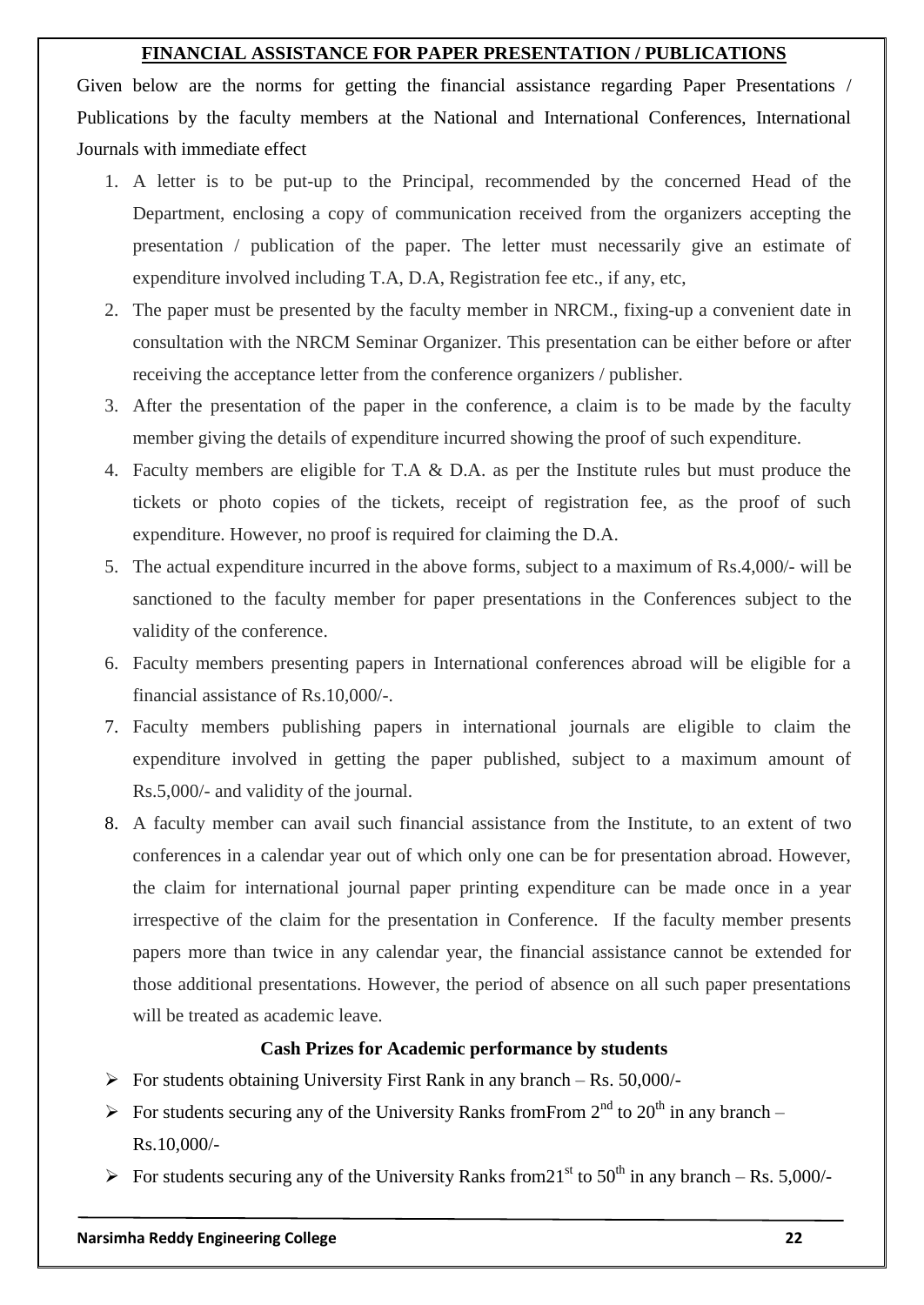- $\triangleright$  For students securing class topper with more than 85% Rs. 5000/
	- o In University Exam Rs.5,000/-

## **Cash Prizes for Staff for Outstanding Performance**

- Producing best results compared to university average.
- Being involved in R&D.
- Attending FDPs and workshops (AICTE Sponsored) @ IITs, NITs.
- Being regular and committed towards assigned works.
- International conferences or publishing International Journals.
- Outstanding faculty will be awarded and rewarded with 10,000/- cash prize, on the basis of performance during each academic year.